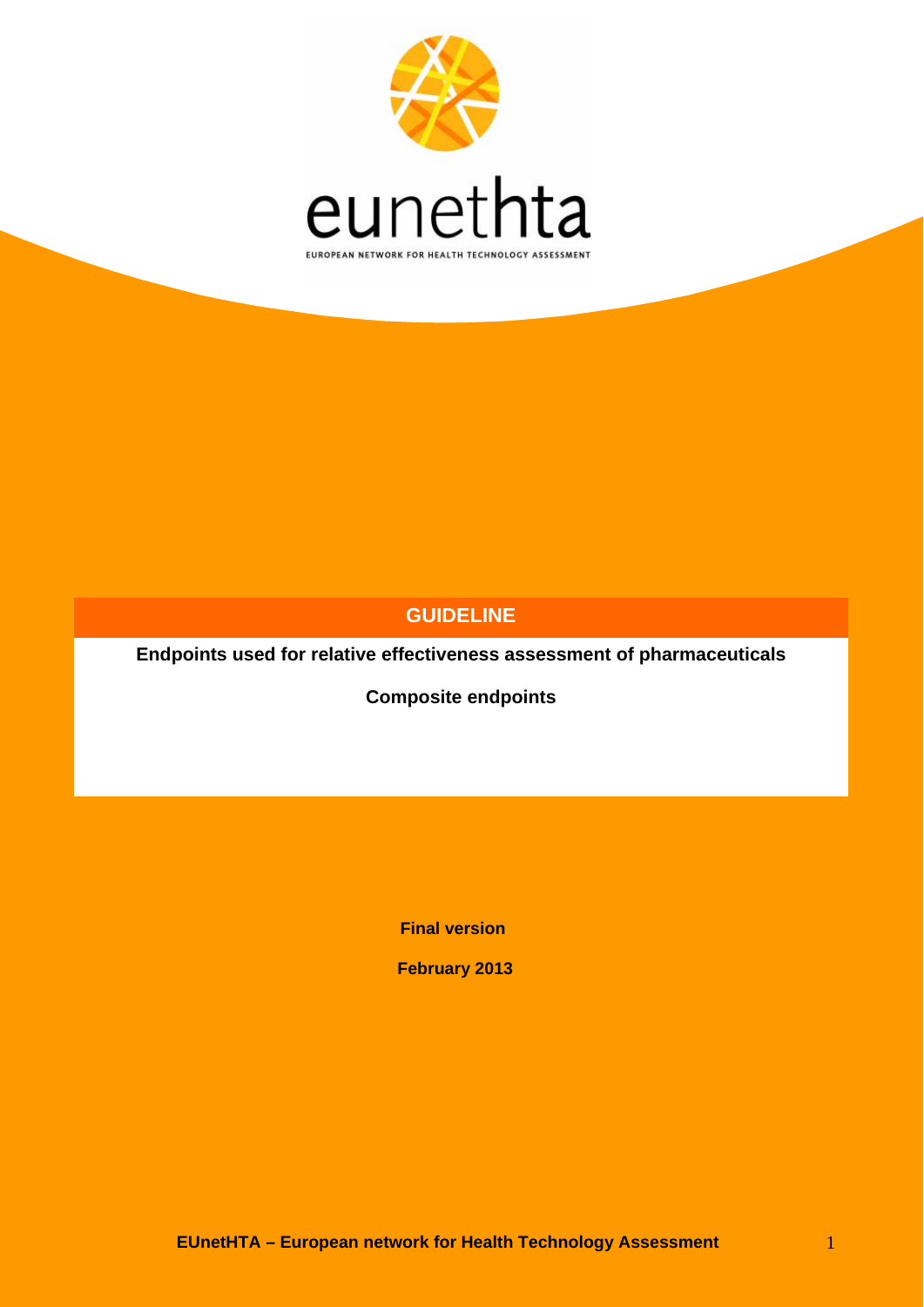The primary objective of EUnetHTA JA1 WP5 methodology guidelines is to focus on methodological challenges that are encountered by HTA assessors while performing a rapid relative effectiveness assessment of pharmaceuticals.

The guideline "Endpoints used for REA of pharmaceuticals: composite endpoints" has been elaborated by experts from THL and IQWiG, reviewed and validated by HAS and by all members of WP5 of the EUnetHTA network; the whole process was coordinated by HAS. As such the guideline represents a consolidated view of non-binding recommendations of EUnetHTA network members and in no case an official opinion of the participating institutions or individuals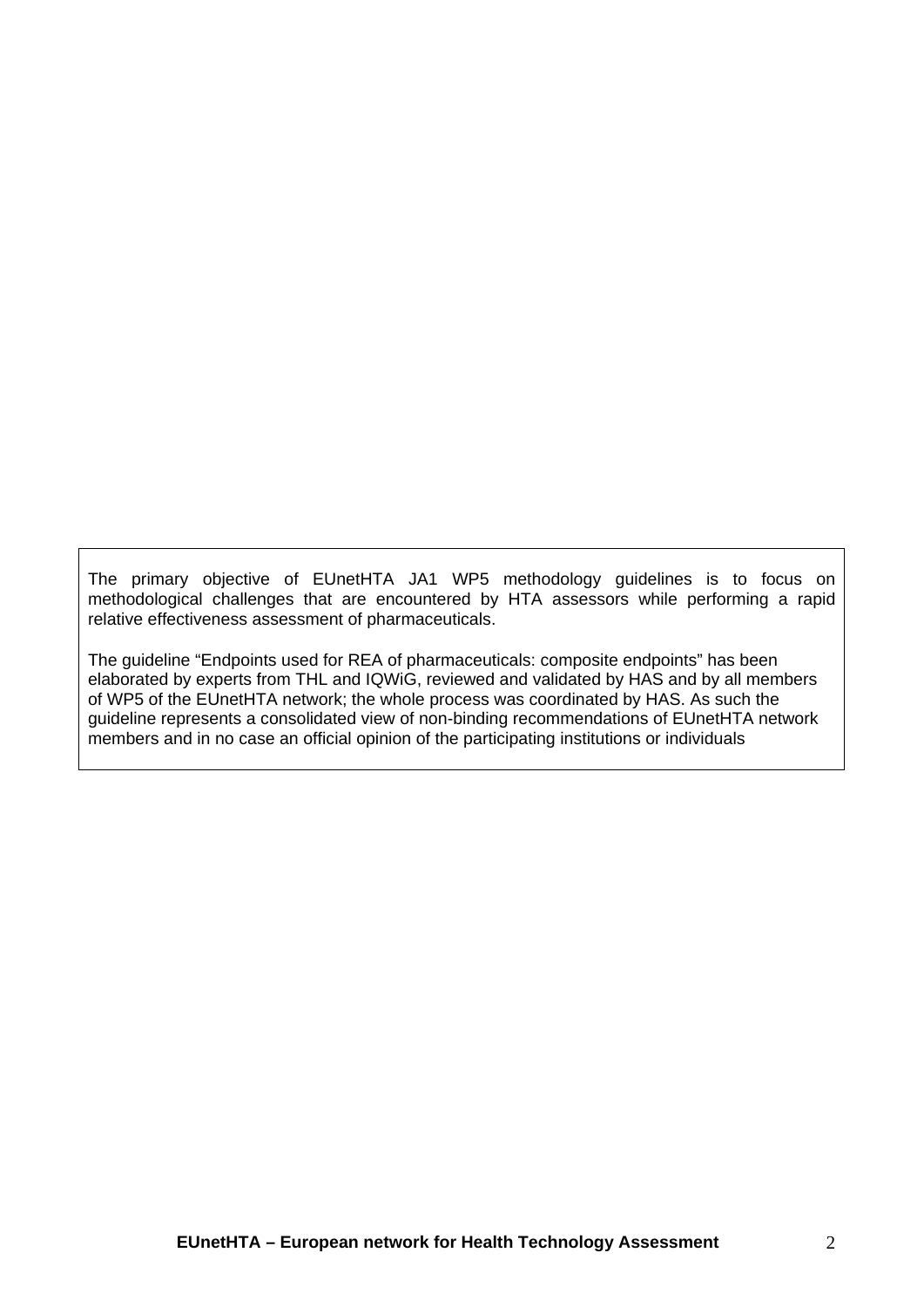# **Table of contents**

| 2.3 Drawbacks of composite endpoints for relative effectiveness assessment 12<br>2.4 Statistical considerations related to the use of composite endpoints 14 |  |
|--------------------------------------------------------------------------------------------------------------------------------------------------------------|--|
|                                                                                                                                                              |  |
|                                                                                                                                                              |  |
|                                                                                                                                                              |  |
|                                                                                                                                                              |  |
|                                                                                                                                                              |  |
|                                                                                                                                                              |  |
|                                                                                                                                                              |  |
|                                                                                                                                                              |  |
|                                                                                                                                                              |  |

# **Acronyms - Abbreviations**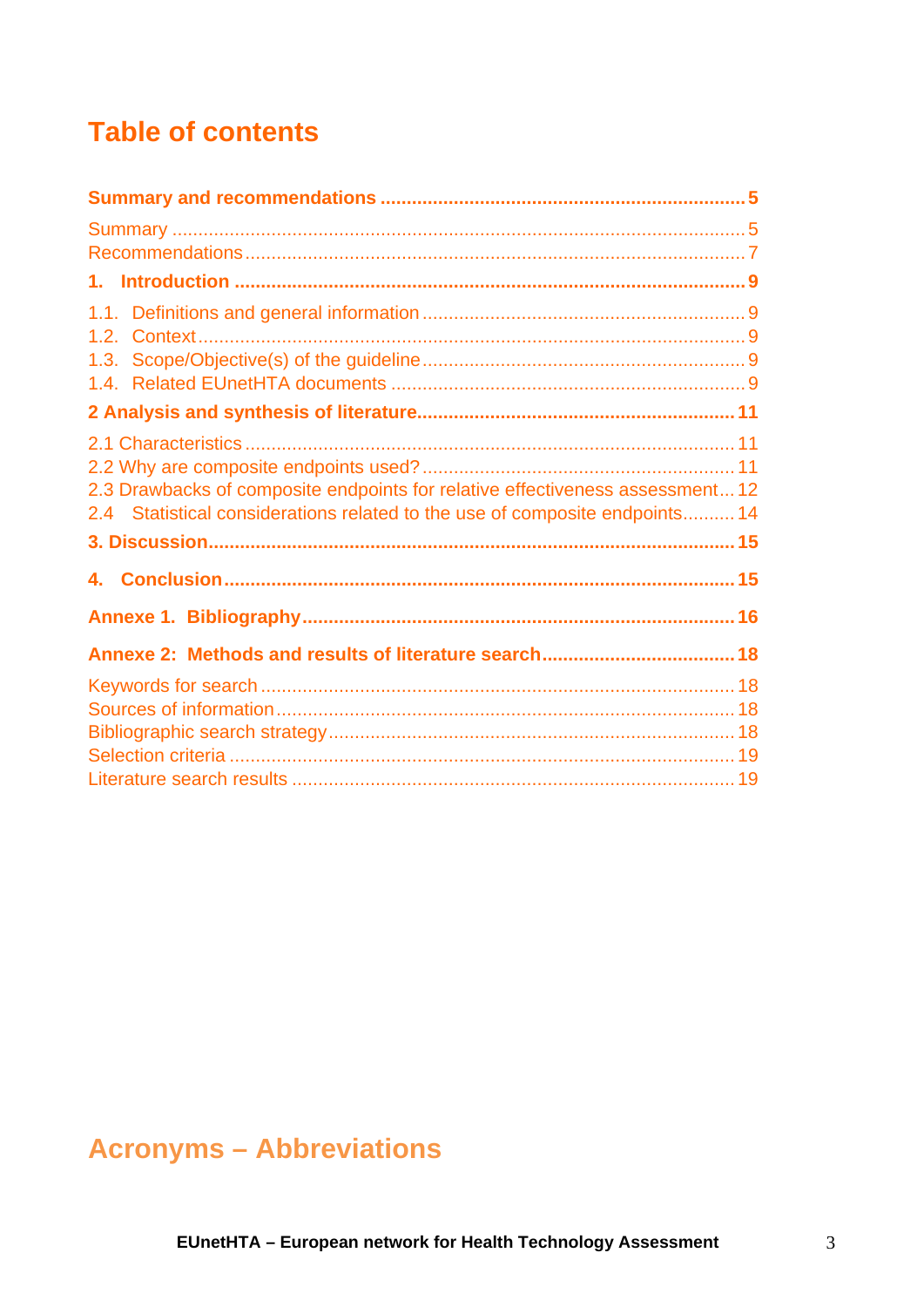- CE: Composite endpoint
- CI: Confidence intervals
- COA: Clinical outcome assessment
- HRQoL: Health related quality of life
- HTA: Health technology assessment
- PRO: Patient reported outcomes
- REA: Relative effectiveness assessment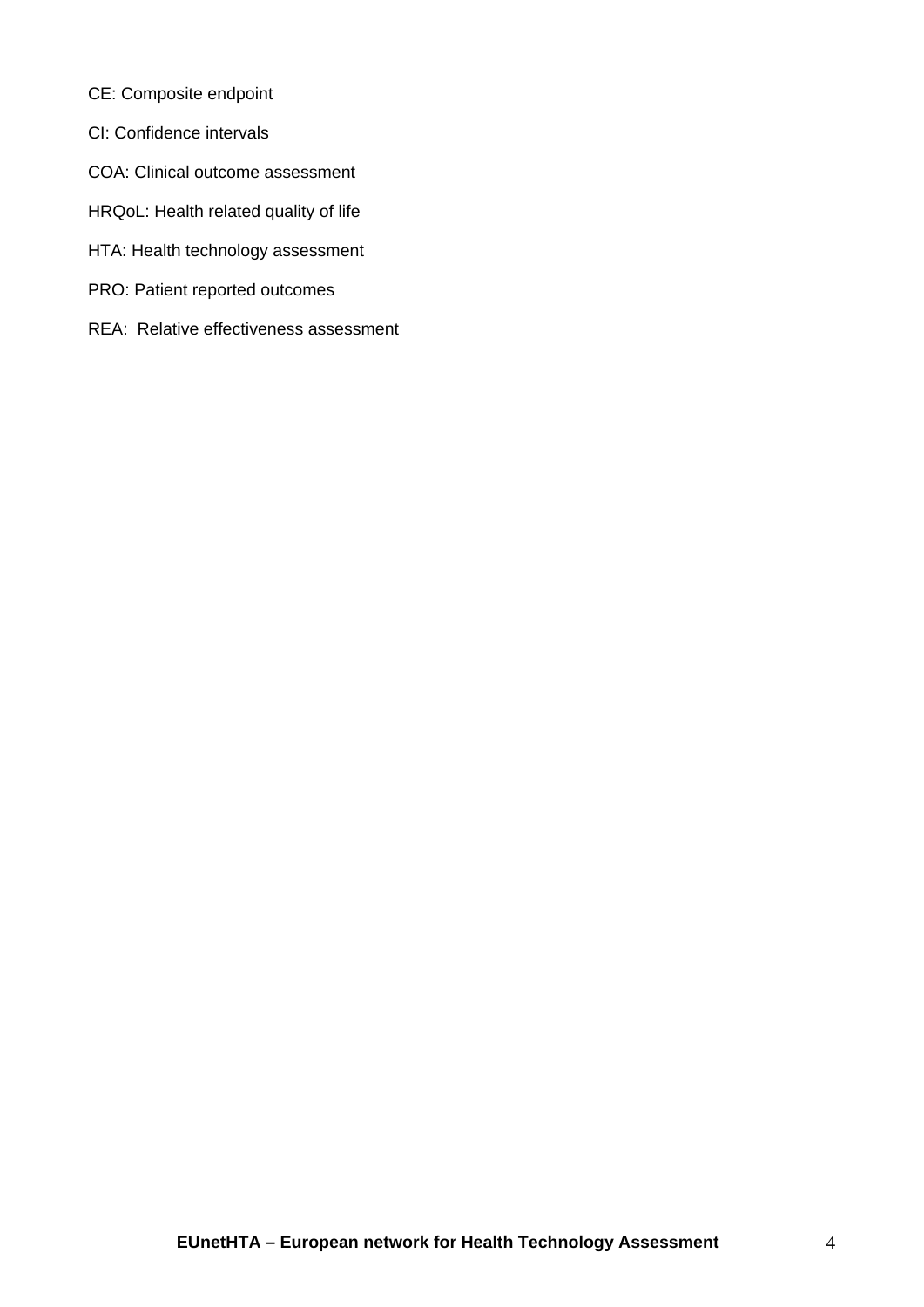# <span id="page-4-0"></span>**Summary and recommendations**

#### <span id="page-4-1"></span>*Summary*

This guideline provides a set of recommendations and aspects to be considered for the assessment and interpretation of results of composite endpoints while performing relative effectiveness assessment of pharmaceuticals.

A composite endpoint (CE) consists of two or more single events combined in one outcome that should represent an overall clinically relevant and valid measure of clinical benefit due to treatment. It is possible to combine binary or time-to-event endpoints. Either the occurrence of any event from a given set of events is of interest, or the time to the occurrence of the first event. Composite endpoints usually refer to combined morbidity and mortality endpoints; it may also be a combination of objective (e.g. laboratory measurements) and subjective outcomes (e.g. pain); in this case, clinical relevance of overall results can be more difficult to interpret.

The main advantage of composite endpoints is a gain in statistical efficiency of a trial; because they facilitate higher event rates, the sample size needed for a clinical trial can be decreased, and length of clinical studies and costs reduced. In addition, the issue of multiple testing may be avoided.

The major limitation of composite endpoints is that they can be difficult to interpret and their incorrect interpretation may result in an overestimation of the effects of an intervention. In addition, it is often difficult to interpret results of composite endpoints in trials because of poor reporting and uncertain clinical relevance in many cases. The results can be also influenced by one of the components in relation to the other (e.g. in cardiovascular diseases: hospitalisations for an event vs. stroke or death).

The use of composite endpoints as primary endpoints is not recommended if a suitable single primary endpoint is available. A composite endpoint may be appropriate in cases where no single outcome is a suitable primary endpoint (e.g. some events in a given disease are of similar clinical importance), in case of very rare diseases/events, and for example, in the case of use of a combined safety endpoints.

When analysing results from a clinical trial using composite endpoints for a relative effectiveness assessment, assessors should pay close attention to the effects not only on the composite endpoint overall, but also on each component of the composite endpoint. If such data are missing or incomplete, then accurate interpretation of the trial data may be problematic. Assessors should check whether that definition of a composite endpoint is consistent with clinical recommendations and throughout trials, as well as the definitions of each component of a CE; in addition, the choice of components has to be pre-specified and fully justified. This justification should be based on medical grounds. Use of some clinician-reported or patient-reported outcomes that are subjective by nature together with objective measures is repeatedly done in clinical trials, even if it is a matter of debate. Some clinician-reported or patient-reported outcomes such as need for hospitalisation, or dyspnoea, are open for bias if studies are not conducted under double-blind conditions. In addition, use of patient reported outcomes in composite endpoints is more reliable if they have demonstrated content and psychometric validity as well as clinical relevance for the disease studied.

Components of a composite endpoint are considered as secondary endpoints. When assessing the appropriateness of the reporting of results from a clinical trial using composite endpoints, in addition to the effect observed on composite endpoint, effects on each component of composite endpoint should be reported separately in a clear and complete manner. Additionally, influence or effect size of each component of the composite endpoint on the overall treatment effect observed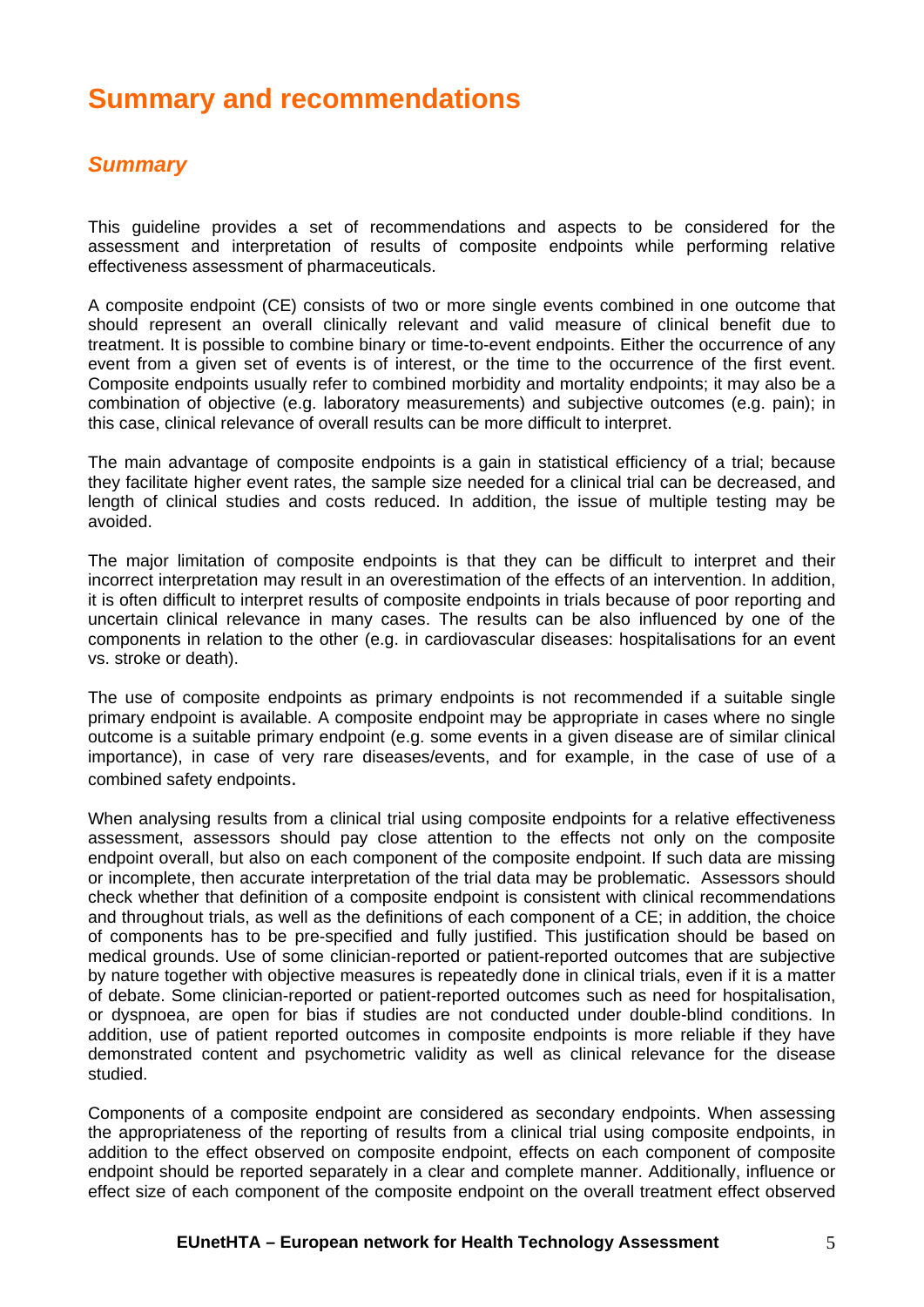on the composite endpoint should be carefully assessed. Even then, the interpretation of the treatment effect may be problematic. In addition, in the context of REA, the same component of a composite endpoint (e.g. duration of hospitalisation) may be differently weighted in different countries.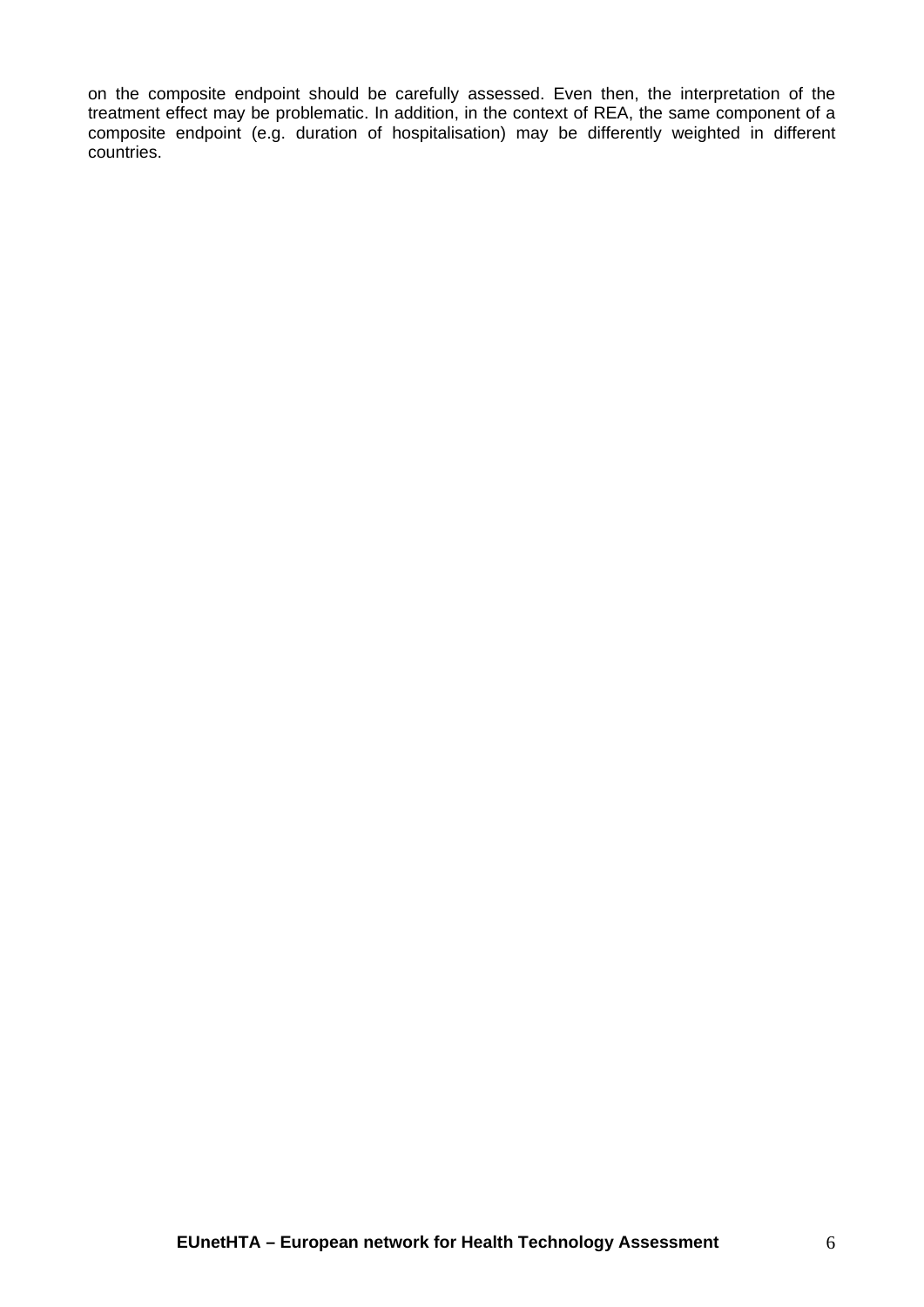## <span id="page-6-0"></span>*Recommendations*

| Number                  | <b>CE</b> construction                                                                                                                                                                                                                                                                                                                                                                                           | References   |
|-------------------------|------------------------------------------------------------------------------------------------------------------------------------------------------------------------------------------------------------------------------------------------------------------------------------------------------------------------------------------------------------------------------------------------------------------|--------------|
| 1                       | Composite endpoints should generally not be used if a suitable single<br>primary endpoint is available. If a single primary endpoint is not available<br>or if a composite endpoint can be justified to be more suitable (e.g. rare<br>disease/event), it may be chosen instead.                                                                                                                                 | $\mathbf{1}$ |
| $\mathbf{2}$            | There should be prior empirical and clinical evidence of the value of each<br>chosen component for the composite outcome.                                                                                                                                                                                                                                                                                        |              |
| $\overline{\mathbf{3}}$ | The number of components of the composite endpoint should be limited<br>to 3 or 4 in order to avoid problems in the analysis and interpretation.                                                                                                                                                                                                                                                                 |              |
| 4                       | Trials using composite endpoints should follow CONSORT guidelines<br>and report pre-specified primary and secondary endpoints to allow<br>appropriate interpretation. Changes in the definition of a composite<br>endpoint should not occur during the trial.                                                                                                                                                    | 1,6,10,15,24 |
| 5                       | All components of a composite endpoint should be separately defined as<br>secondary endpoints and reported with the results of the primary<br>analysis.                                                                                                                                                                                                                                                          | 10           |
| 6                       | Components of similar clinical importance and sensitivity to intervention<br>should preferably be combined. Heterogeneity (mix of subjective and<br>objective endpoints) should be avoided.                                                                                                                                                                                                                      | 1,6, 11, 17  |
| $\overline{7}$          | Inclusion of components in which influence of the intervention is known to<br>be small or unlikely should be avoided. If adequate, mortality should<br>however be included if it is likely to have a censoring effect on the<br>observation of other components.                                                                                                                                                 | 6            |
| 8                       | Composite endpoints can be used to assess not only effectiveness but<br>also harms of a pharmaceutical.                                                                                                                                                                                                                                                                                                          | 3            |
|                         | <b>CE</b> reporting                                                                                                                                                                                                                                                                                                                                                                                              |              |
| 9                       | Treatment effects should be reported on the CE at the first place. Results<br>should also be reported for each component of a composite endpoint in<br>the way it contributed to the result within the composite endpoint. All<br>results should be reported separately even if they lack statistical power.<br>A list of results for all components should be provided in a table with<br>confidence intervals. | 1, 10        |
| 10                      | Separate components can be reported according to hierarchical levels,<br>for example L1, all- cause mortality, L2, cause-specific mortality, L3,<br>nonfatal clinical events, L4, symptoms.                                                                                                                                                                                                                      | 2            |
| 11                      | In cases where the composite endpoint includes fatal and non-fatal<br>events, it is recommended to report results on relevant combinations of<br>components of the CE.                                                                                                                                                                                                                                           | 2            |
| 12                      | All data should be reported. The number of patients with partially missing<br>values on some components should be reported in detail.                                                                                                                                                                                                                                                                            | $\mathbf{1}$ |
| 13                      | If there are relevant subgroups or special patient populations at risk (such<br>as elderly, or patients with renal failure), results should be provided for<br>these subgroups.                                                                                                                                                                                                                                  |              |
|                         | Analysis and synthesis of the evidence from CE studies in REA                                                                                                                                                                                                                                                                                                                                                    |              |
| 14                      | Treatment effects should be interpreted based on the CE at the first<br>place. However, treatment effect on teach component of a composite<br>endpoint in the way it contributed to the result within the composite<br>endpoint should also be analyzed to assess whether an intervention had<br>similar effects on all endpoint components.                                                                     |              |
| 15                      | It is recommended to check that clinically important components of the                                                                                                                                                                                                                                                                                                                                           | 17           |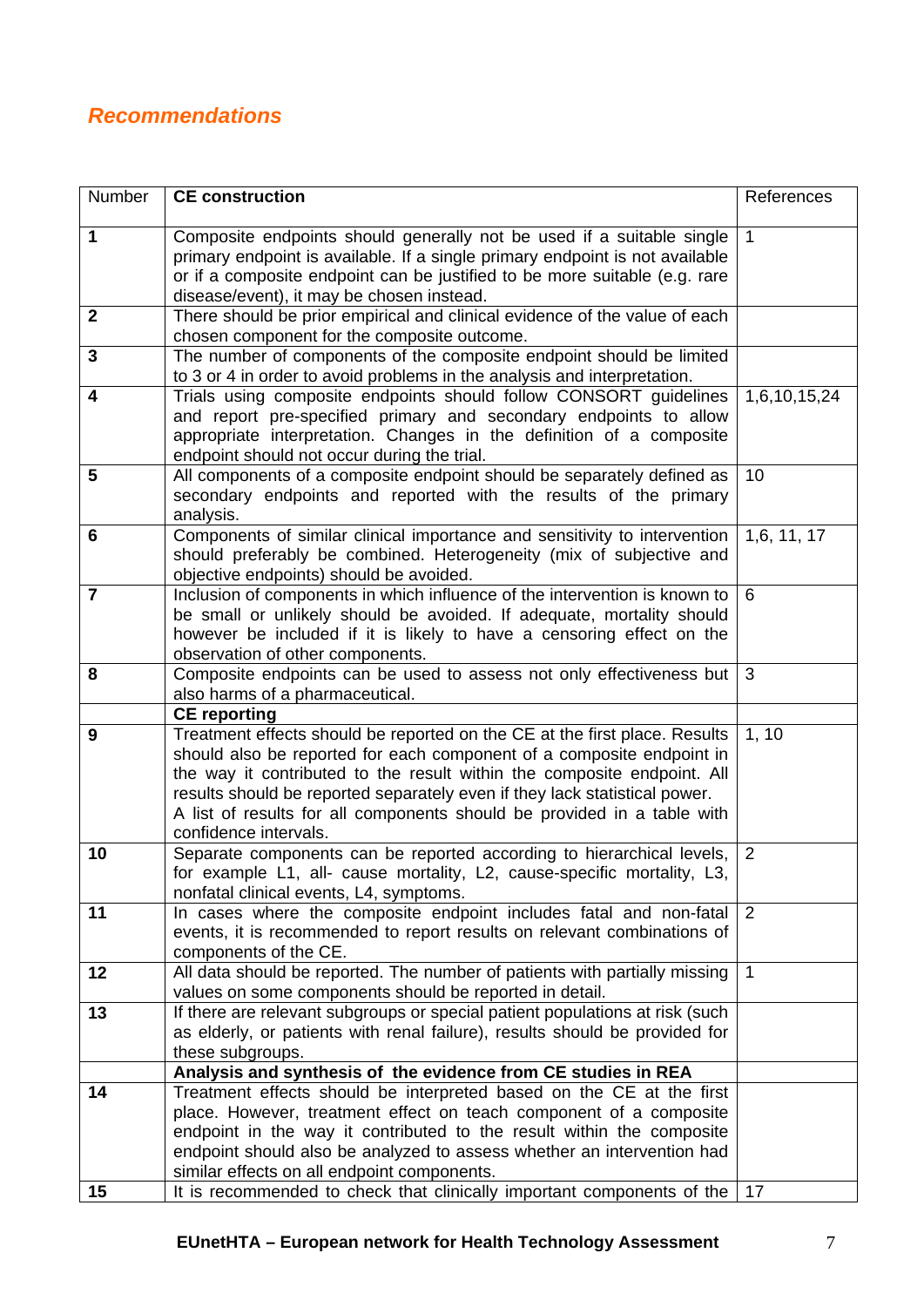|    | composite endpoint are not affected negatively by the treatment, as some<br>treatments may have negative effect on one component which can be<br>masked by a large beneficial effect of the remaining components. In<br>these cases it may not be possible to conclude that the treatment has a<br>clinically relevant effect on the composite endpoint as a whole. It should<br>be stated and/or identified by the REA process which component is<br>mainly responsible for the overall effect |  |
|----|-------------------------------------------------------------------------------------------------------------------------------------------------------------------------------------------------------------------------------------------------------------------------------------------------------------------------------------------------------------------------------------------------------------------------------------------------------------------------------------------------|--|
| 16 | If valid and comparable composite endpoints from several studies are<br>available, consider basing the overall conclusion on a meta-analysis.                                                                                                                                                                                                                                                                                                                                                   |  |
| 17 | If $-$ according to this table - there is a single relevant problem or a<br>significant accumulation of problems associated with a given CE,<br>considerable uncertainty concerning the validity of study results has to be<br>concluded. The position of this study in the hierarchy of evidence and its<br>usefulness for REA will have to be downgraded.                                                                                                                                     |  |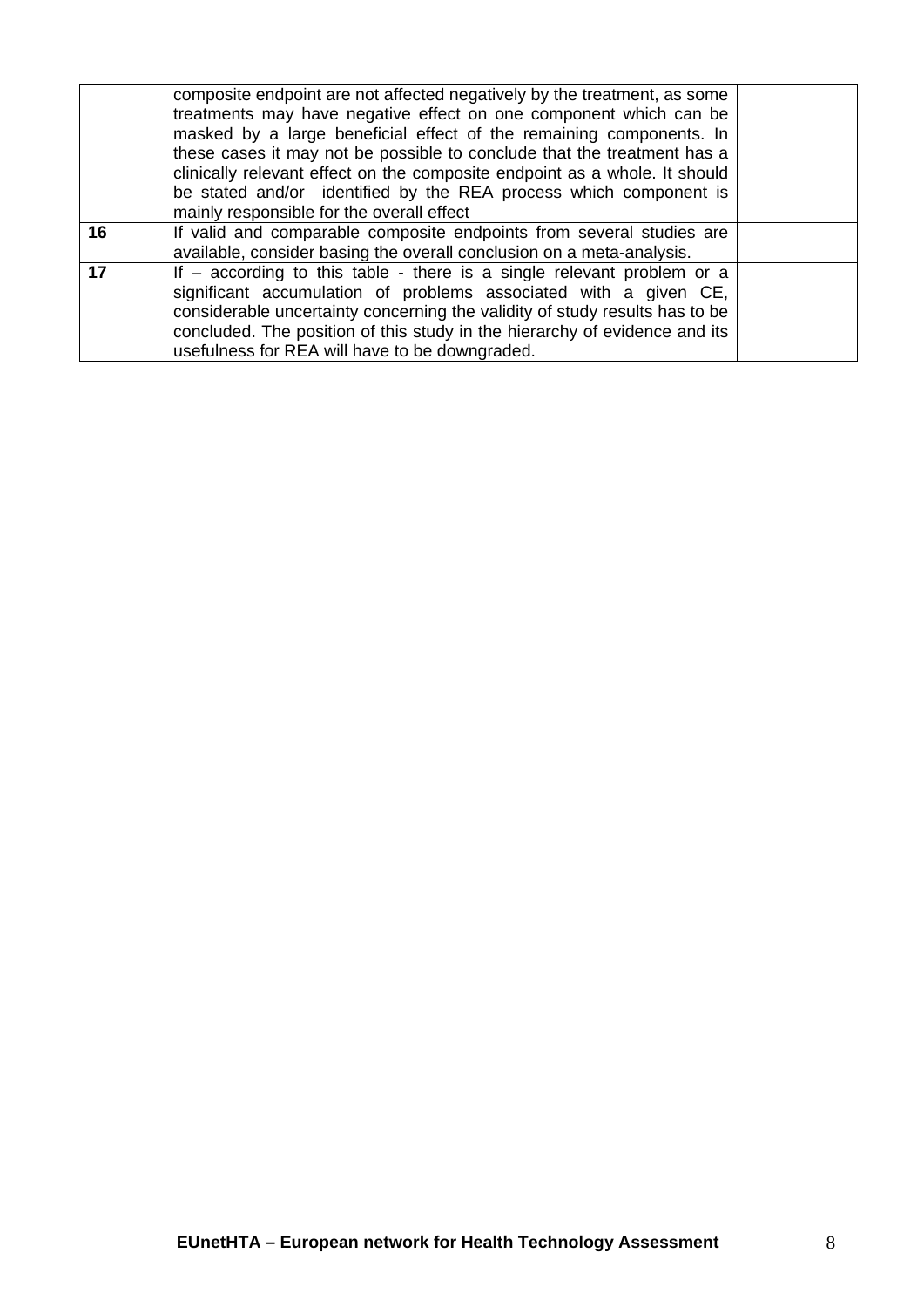## <span id="page-8-0"></span>**1. Introduction**

#### <span id="page-8-1"></span>*1.1. Definitions and general information*

Composite endpoints combine two or more single endpoints in one outcome to demonstrate overall treatment effects. Patients who have experienced any of the events specified by the components are considered to have experienced the composite endpoint (1, 2). Composite endpoint usually refers to combined morbidity and mortality endpoints; it may also be a combination of patientreported, observer reported or clinician reported measures. Patient-reported outcomes are collected directly from the patient, by using simple scales or multi-domain questionnaires (3, 4).

#### <span id="page-8-2"></span>*1.2. Context*

#### **1.2.1. Problem statement**

What are the advantages and limitations of composite endpoints from the standpoint of REA? How can methodological pitfalls related to the use, interpretation and assessment of composite endpoints be minimized?

#### **1.2.2. Discussion**

The main reason for use of composite endpoints is to increase event rate and decrease sample size so that trials can be conducted in a timely fashion. A recent systematic review showed that individual components of composite endpoints are often unreasonably combined, inconsistently defined and inadequately reported (1).

Since composite endpoints are increasingly used in clinical trials; assessors dealing with such research findings should be aware of both the advantages and limitations of using composite endpoints**.** Special attention should be paid to the definition of composite endpoints and of each of the individual components; results for each component should also be reported separately.

The methodological issues related to the use of composite endpoints are discussed.

### <span id="page-8-3"></span>*1.3. Scope/Objective(s) of the guideline*

This guideline is intended to describe the advantages and disadvantages of the use of composite endpoints as opposed to single endpoints and offer guidance for assessors with regard to construction, reporting and interpretation of the results of composite endpoints in the context of REA of pharmaceuticals.

The guideline is based on systematic review of the literature and on assessors experience while performing REA.

#### <span id="page-8-4"></span>*1.4. Related EUnetHTA documents*

This guideline should be read in conjunction with the following documents: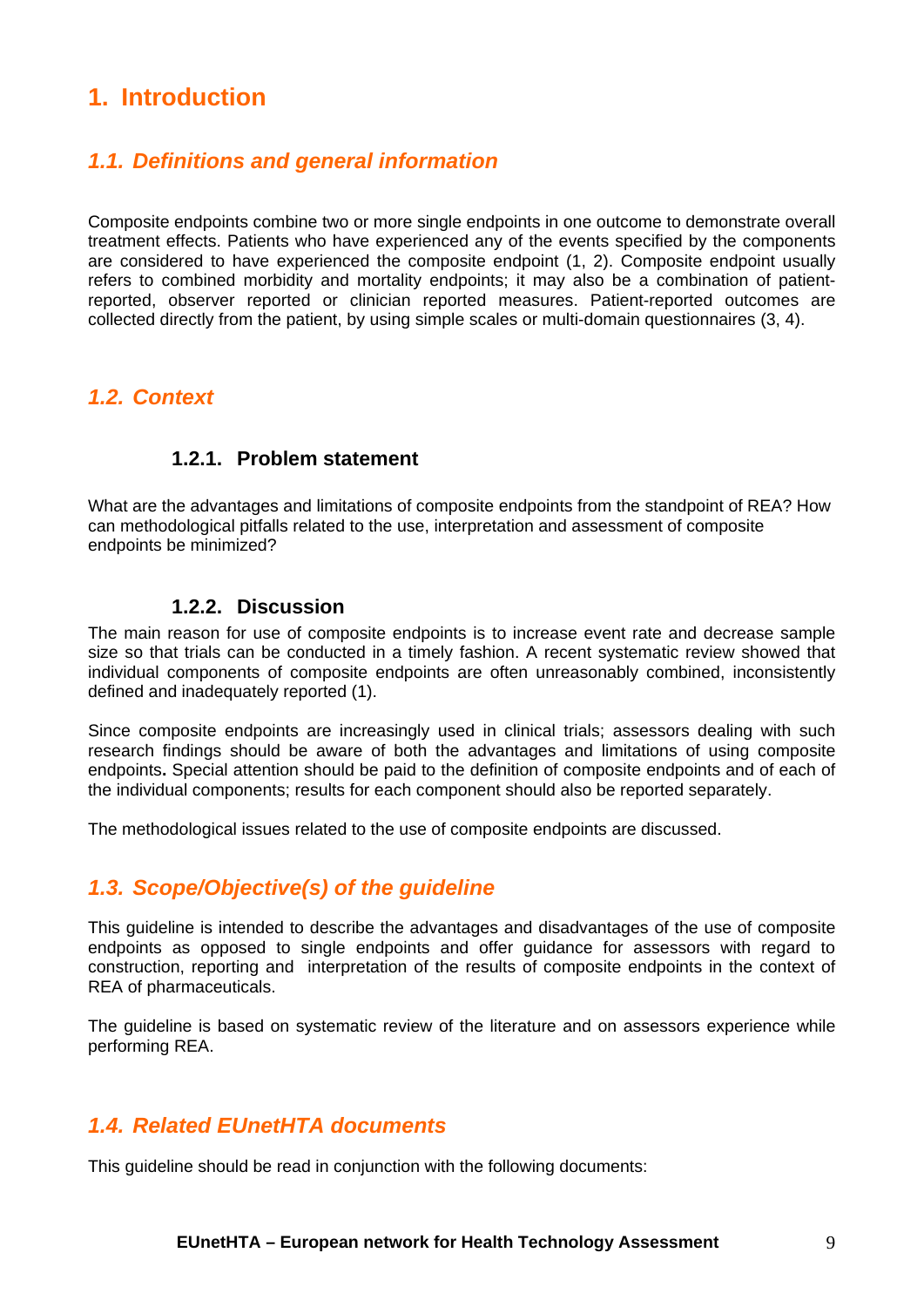EUnetHTA guideline on Endpoints used in REA of pharmaceuticals: Clinical endpoints EUnetHTA guideline on Endpoints used in REA of pharmaceuticals: HRQoL EUnetHTA guideline on Endpoints used in REA of pharmaceuticals: Surrogate endpoints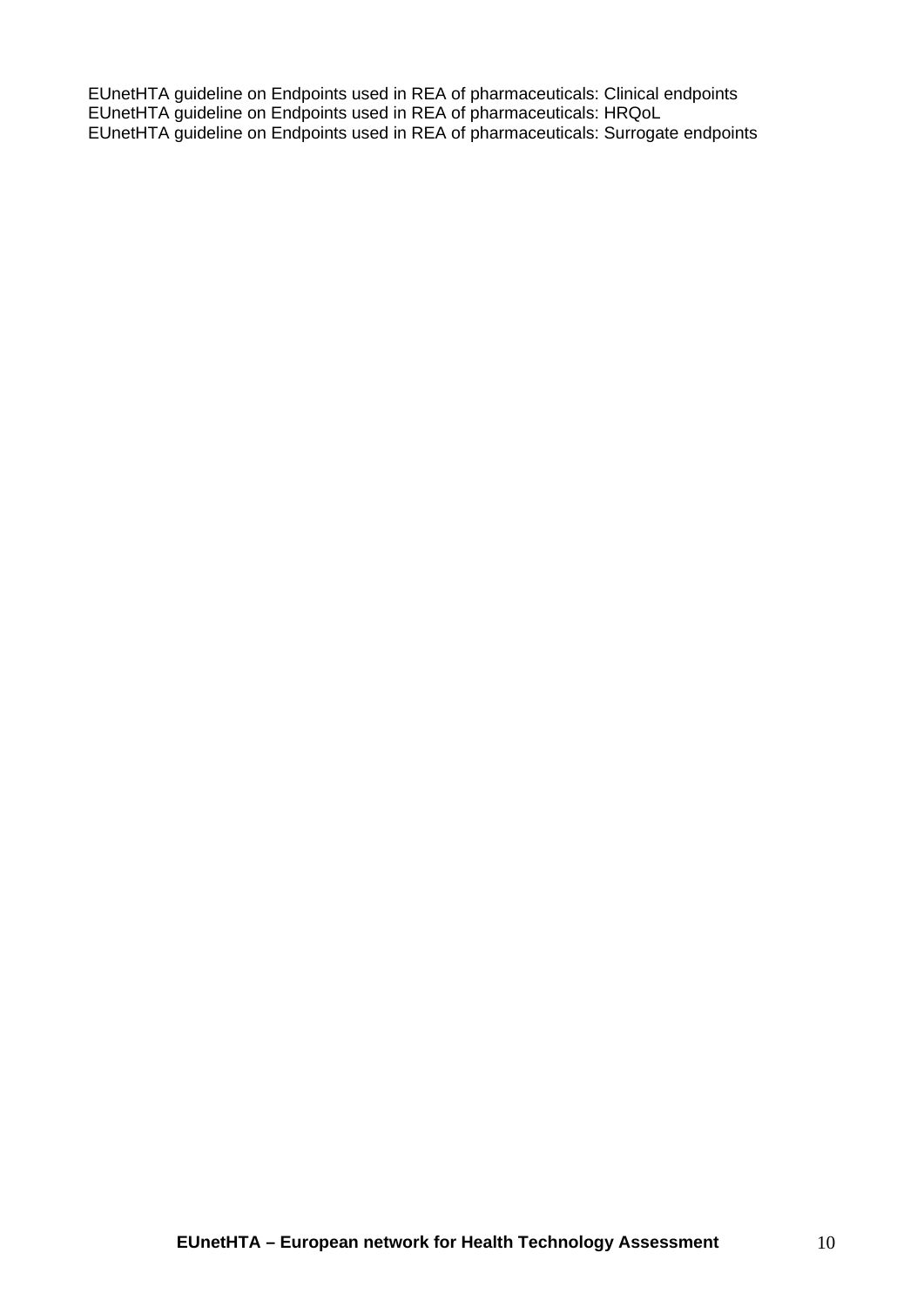## <span id="page-10-0"></span>**2 Analysis and synthesis of literature**

#### *2.1 Characteristics*

<span id="page-10-1"></span>Composite endpoints combine two or more single events in one outcome showing the overall treatment effects. The number of components of the composite endpoint is recommended to be limited to 4 in order to avoid difficulties in the interpretation of the results.

The choice of components will depend on the main characteristics of a disease (life-threatening or non life-threatening, type of occurring events) and the main objective of a trial.

In general, the components of composite endpoints may be clinical events (such as birth, death, stroke, convulsions) or different types of measures presented as events (binary variables) or measures reported by clinicians, (clinician-reported outcomes, ClinRO), patients (patient-reported outcomes, PRO), or caregivers (observer reported outcomes, ObsRO), that may be either subjective (e.g. symptoms such as pain, pruritus, insomnia), or objective in nature (laboratory tests/measurements, clinical events). In this context, the assessment of some clinician-reported or patient-reported outcomes (such as need for hospitalisation, or dyspnoea), may be open for bias if studies are not conducted under double-blind conditions.

Patients who have experienced any one of the single events specified as the components are considered to have experienced the composite endpoint (1, 2). Nevertheless, patients should be monitored until the end of the follow-up period to determine whether they experience other components of the composite endpoint or the qualifying event for the second time.

Composite endpoints are increasingly used in clinical trials, especially in cardiovascular trials; in a systematic review 73% of the trials reporting composite endpoints were related to cardiovascular interventions (1,5). For example, in trials assessing treatment effects on the reduction of major cardiovascular events, the commonly used composite endpoint includes all-cause mortality, nonfatal myocardial infarction, stroke, hospitalizations and revascularization procedures. In addition, composite endpoints have been used in rare diseases where single endpoints are too rare or occur too late and therefore are not sufficiently informative. The use of composite endpoints can be considered if it allows for better assessment of overall benefit of the intervention than a single endpoint.

### *2.2 Why are composite endpoints used?*

<span id="page-10-2"></span>Composite endpoints are used to increase the overall event rates, reduce the sample size of the trials, achieve desired power, shorten the study duration and thereby obtain timely answers to clinically important questions (6, 7). Reduction in the number of patients necessary in a study to detect a significant treatment effect is a major advantage. For example, if an outcome is expected to occur at a 5% annual rate and the trial is planned to last five years, more than 2500 patients are needed to show a statistically significant hazard ratio of 0.75 with p<0.05 (8). But if single outcomes can be combined into a composite endpoint that has an annual rate of 20%, fewer than 800 patients will provide adequate power. Furthermore, there is less need for adjustment for multiple comparisons than is usually necessary when several single endpoints are studied.

The number of single events appears to decline due to improved treatments of a disease and better health of the population in general. Therefore trials including very large number of patients are needed in order to identify small differences between treatments (9). Composite endpoints help overcome this problem by combining a number of different events. Furthermore, trials are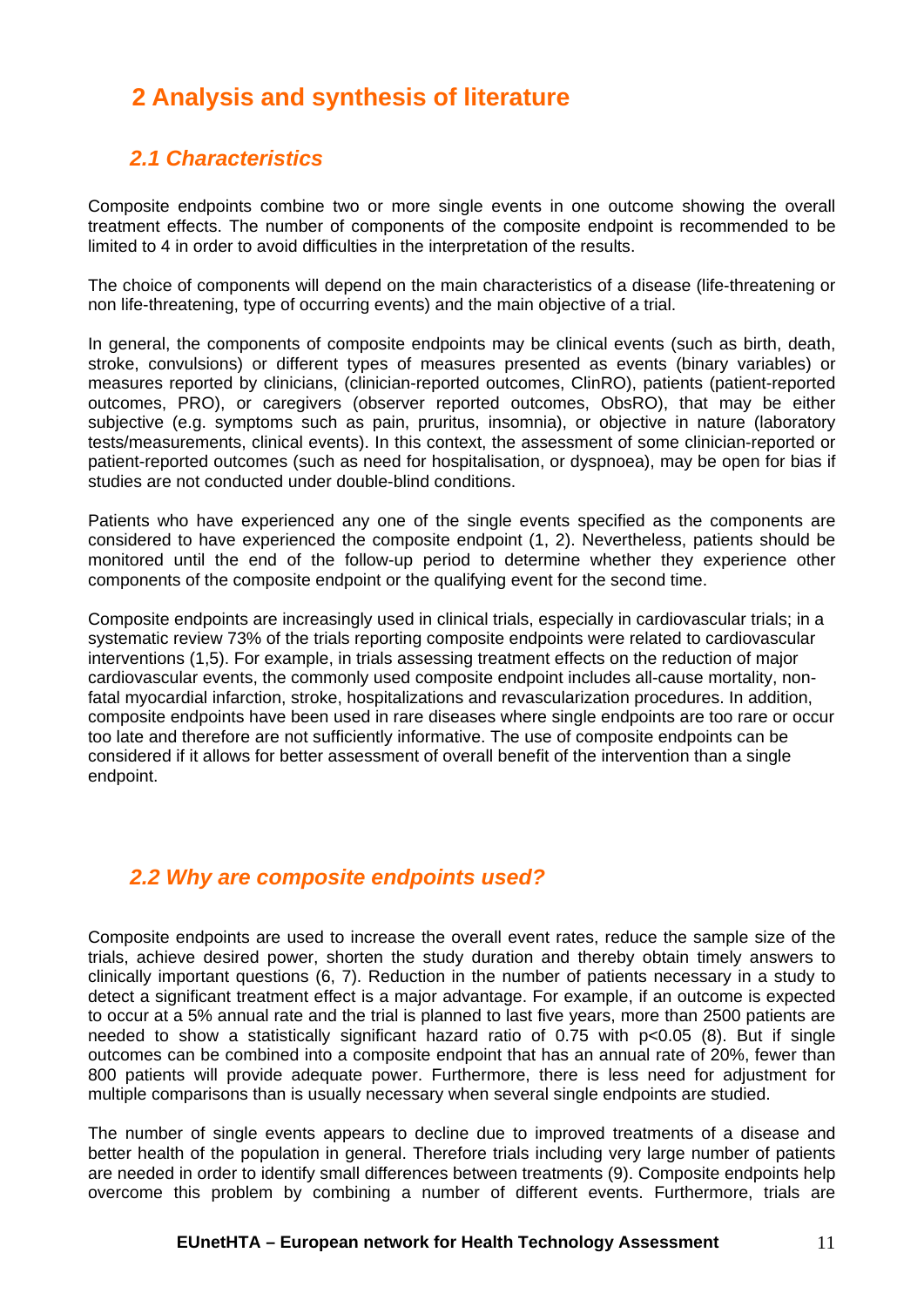becoming increasingly difficult to conduct due to competition for resources. It is also important that results are available for clinical use without much delay so that effective treatments become available within a reasonable time frame.

Composite endpoints may be suitable in cases when no single event is an adequate primary endpoint by itself (10). Furthermore, the use of composite endpoints avoids the problem caused by arbitrary selection of a primary endpoint in cases where there are a number of equally important endpoints (e.g. cardiovascular death/myocardial infarction / stroke in trials of antiplatelet drugs; deep venous thrombosis / pulmonary embolism in trials of anticoagulants). Selection of the primary endpoint depends on the assessed pharmaceutical agent, clinical relevance of the outcome, and in some cases costs and convenience. In some cases composite endpoints are used to balance the positive and negative effects of an intervention (e.g. reduction of cardiovascular events and increase in bleeding events). In such cases it is of special interest to assess whether the single events are of comparable clinical importance.

A general HTA process during REA may be supported through the conduct of meta-analyses of treatment effects based on single components of CEs for which individual clinical trials are not powered. This of course requires consistent definitions and the reporting of the single component's results.

| Advantages of using composite endpoints                                 | References   |
|-------------------------------------------------------------------------|--------------|
| Statistical efficiency, reduced sample size requirements.               | 7,9,11,12,13 |
| Increased events rates.                                                 | 7,9,12,13    |
| Resource implications.                                                  | 8,9          |
| Avoiding arbitrary choice of a single outcome when many may be of equal | 7,9,11       |
| importance.                                                             |              |
| Avoiding adjustments for multiple comparisons.                          | 7,11,14      |
| Estimates the net clinical benefit of the therapy/intervention.         | 7.13         |
| Effective treatments will be made available in a timely manner.         | 14           |

### *2.3 Drawbacks of composite endpoints for relative effectiveness assessment*

<span id="page-11-0"></span>Clinical relevance of a treatment effect estimated using a composite endpoint may be difficult to interpret. The most frequently quoted problem is the risk of misinterpretation when there is heterogeneity of response among components of composite endpoints (3, 4, 7). In some situations the overall positive effect may be related to the less clinically relevant component(s) of the composite measure (i.e. less important outcomes may account for the majority of events). It has been shown that the effect is often much lower for the most relevant components (such as death) and larger for the less important components (such as distal thrombosis rate in trials with antithrombotic drugs) or potentially biased clinician-driven events (such as revascularization or hospitalization) (1). Therefore the interpretation of composite endpoints currently used in some cardiovascular trials may lead to inadequate conclusions (15).

The selection and interpretation of some components of a composite endpoint has been shown to be problematic and methodologically flawed (7, 14, 15, 16) as studies are frequently not powered to show differences in individual components of a composite endpoint. On the other hand, if the effect on a composite endpoint is mostly driven by an effect on one of the components, it is not admissible to conclude that the treatment has an equal or important effect on all the components. This has been demonstrated by several systematic reviews of studies using CEs (1, 7). Metaanalyses have increased importance in demonstrating significant treatment effects on components.

If the effects of treatment on the individual components differ either quantitatively (i.e. size of effects) or qualitatively (i.e. the direction of effects), treatment effect based on a composite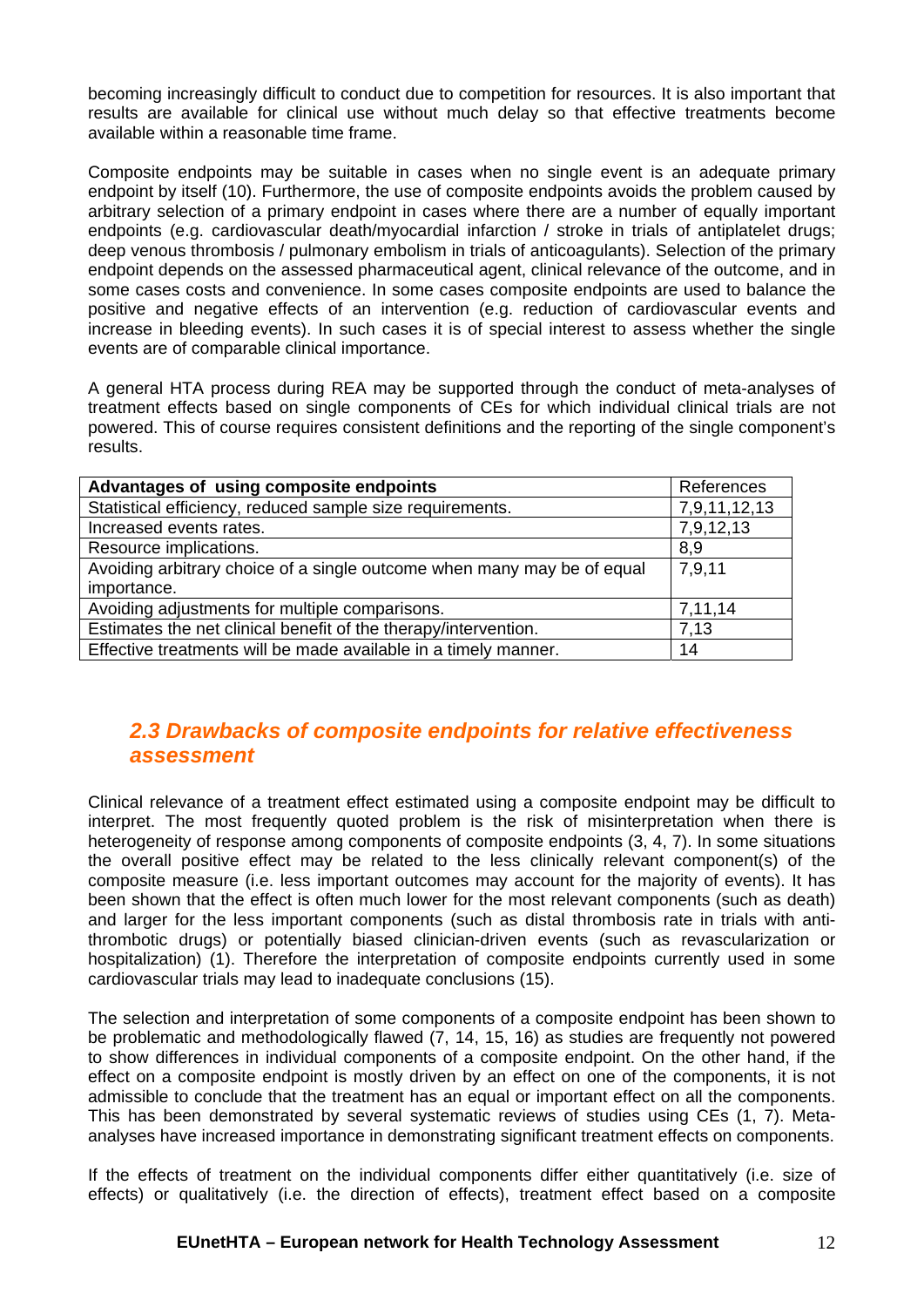endpoint will be difficult to interpret (11,19). One concern is that the treatment under study may have adverse effect on one or more components which are not shown by the composite endpoint due to large "masking" beneficial effects on the remaining components (17). For this reason, it is recommended that each individual component be analyzed separately as secondary endpoint to ensure that the effects on one component is not negating the effects of another (18).

In addition, it often is difficult to give a definition of "responder" based on a composite endpoint, as responder definitions are usually validated for single endpoints.

There may be a different importance to each component of a composite endpoint. Clinician-driven endpoints such as elective revascularization are easy to measure, and frequently preferred as components of a composite endpoint, but might not be very relevant for patients, and prone to bias if study is not double-blind (4,9). In some cases, patient-reported outcomes, assessed by validated tools (such as VAS for pain), may be useful in the interpretation of the overall effect observed on a composite endpoint. HRQoL, a multi-dimensional multi-item concept assessing different aspects of patients' QoL, is not an appropriate component of a composite endpoint.

In general, the combination of objective and subjective components should be avoided (see recommendation6) to minimize problems with the interpretation of results. In some rare diseases (e.g. pulmonary arterial hypertension), use of such combined endpoints could be justified but has to be done in an explicit manner.

A systematic literature review showed that changes in the definition of composite endpoints during a trial are common and are a source of biased reporting (1). It is recommended that trials using composite endpoints follow CONSORT guidelines and report pre-specified primary and secondary endpoints to allow appropriate interpretation. Changes in the definition of composite endpoints during a trial should not occur. These changes may only be justified in rare and pre-specified circumstances, e.g. for trials running over many years in case of a new evidence showing that a chosen endpoint is no longer appropriate. Then changes are only possible before interim analyses or unblinding of the trial.

Another disadvantage of dealing with composite endpoints in systematic reviews arises when the components of composite endpoints of reviewed trials vary for the same disease and similar intervention. In this case a meta-analysis might not be possible. This also applies to indirect comparisons when two drugs are compared for their therapeutic value in absence of a head-tohead trial. When definitions of individual components of the composite endpoints are not identical, the results of such analysis could be biased. A possible solution might be the use of the individual components of the composite endpoint to compare the treatments. However, there may be issues associated with statistical power (if the number of events is too low).

| Disadvantages of composite endpoints for the interpretation of study results         | References |
|--------------------------------------------------------------------------------------|------------|
| Components are often unreasonably combined, inconsistently defined and give          |            |
| opportunity for post-hoc changes.                                                    |            |
| Improvement can be driven by less important component(s) of the composite            | 4,7        |
| endpoint would not support a claim based on the whole composite endpoint.            |            |
| Effects observed on separate components of a composite endpoint may not be in        | 1,7        |
| the same direction. In this case, it will be difficult to explain the overall effect |            |
| observed on the composite endpoint.                                                  |            |
| Inclusion of unresponsive components may reduce the effect of the composite          | 9          |
| outcome.                                                                             |            |
| Clinician driven endpoints may be prone to bias (e.g. elective revascularization,    |            |
| admission to a hospital).                                                            |            |
| Possible lack of relevance of some components of a composite endpoint for            | 9,19       |
| patients, since not all patients attach similar importance to each component.        |            |
| Alpha error must be adjusted to perform statistical inference on the components.     | 7          |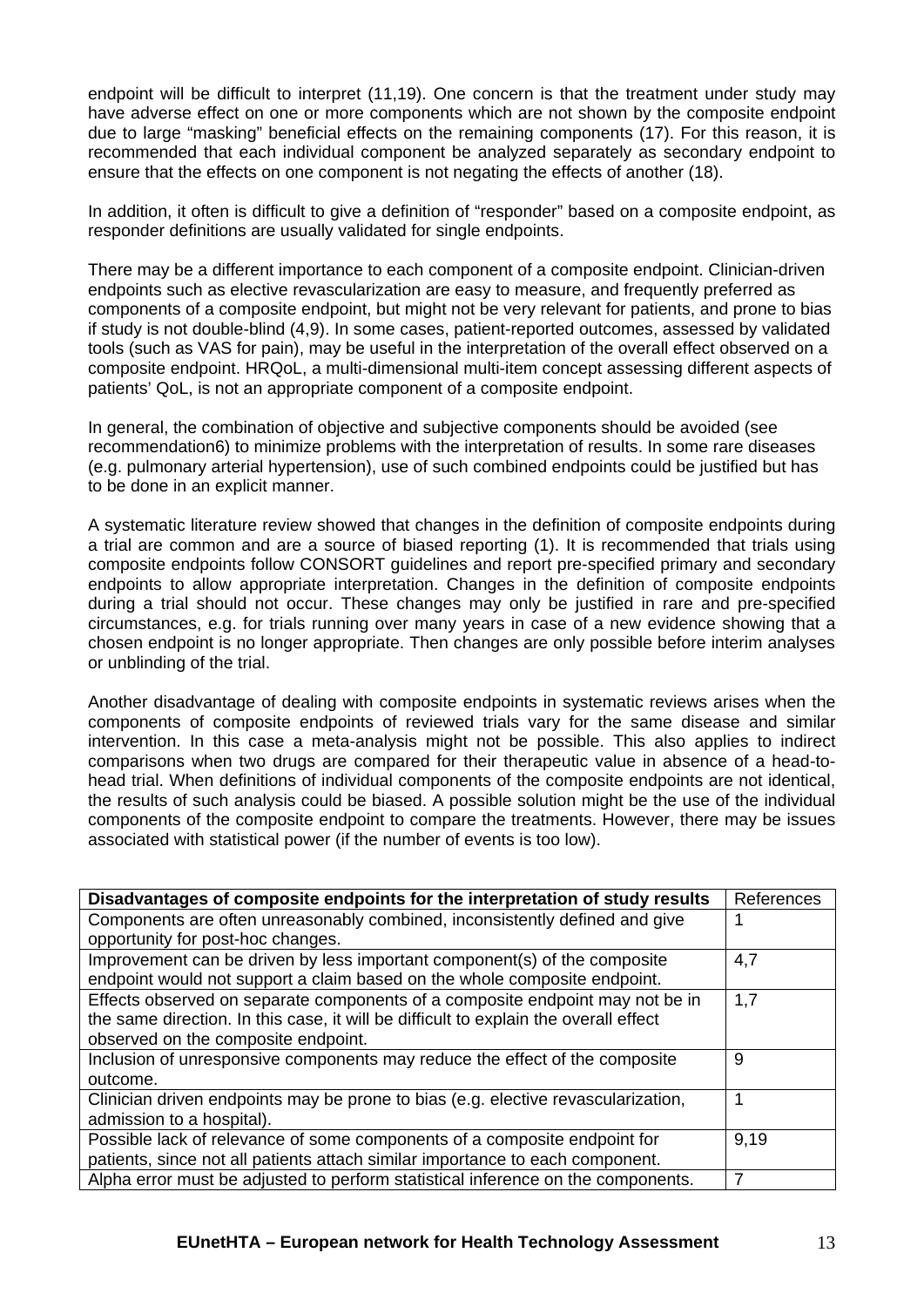#### *2.4 Statistical considerations related to the use of composite endpoints*

<span id="page-13-0"></span>Multiplicity: Composite endpoints have been used to reduce the multiplicity problems related to multiple separate endpoints (4, 17). The need to adjust for multiple comparisons is removed (7, 11).

#### Missing data considerations:

If a patient has missing data on some of the components but not all, according to the intent-to-treat principle this patient should be included in the analysis of the composite endpoint. The intent-totreat analysis may therefore be a flawed estimation of the true effect of the treatment. Exclusion due to missing data may lead to inconsistent estimates of the true effect (20). There is therefore no single way to analyze the data in the presence of patients with partially missing data. The chosen approach should match the type of data and therapeutic area. But even if it becomes more complicated in the case of composite endpoints, the general principles are the same as for single endpoint studies. The situation is frequently encountered when mortality is included in a composite endpoint, because mortality can be assessed through administrative inquiry at study endpoint, which is not the case for non-fatal components.

#### Statistical analysis:

Besides the main statistical analysis of the composite endpoint, studies involving CEs that are most useful for REA include

- the analysis of each component as it counts in the composite endpoint (first event of the composite for a given patient), which may require methods for competing risks (23)

- the analysis of each component independently of its role in the component (notwithstanding a previous occurrence of another component)

If valid results on comparable composite endpoints from several studies are available, assessors could handle this information in the following ways:

- if reported composite endpoints are defined in the same way, an overall conclusion, e.g. drawn by means of meta-analytic approaches, can be considered.

- if the definitions of the composite endpoints are different, one can either assess components of the composite endpoints that are defined in the same way, or, if this is not possible, assess each composite endpoint individually.

Some additional aspects have to be considered, for example, results for individual components of the composite endpoints might be negligible when no events, or only a few, are recorded. This has to be judged separately for each assessment.

In case of heterogeneity (e.g. the effect on the composite is driven by the effect on one of its components), it may be very difficult, or impossible to interpret the results. It is tempting then to draw conclusions based on the component which dominates (i.e. is associated with the largest treatment effect), but there is a risk that the power is insufficient for that component alone.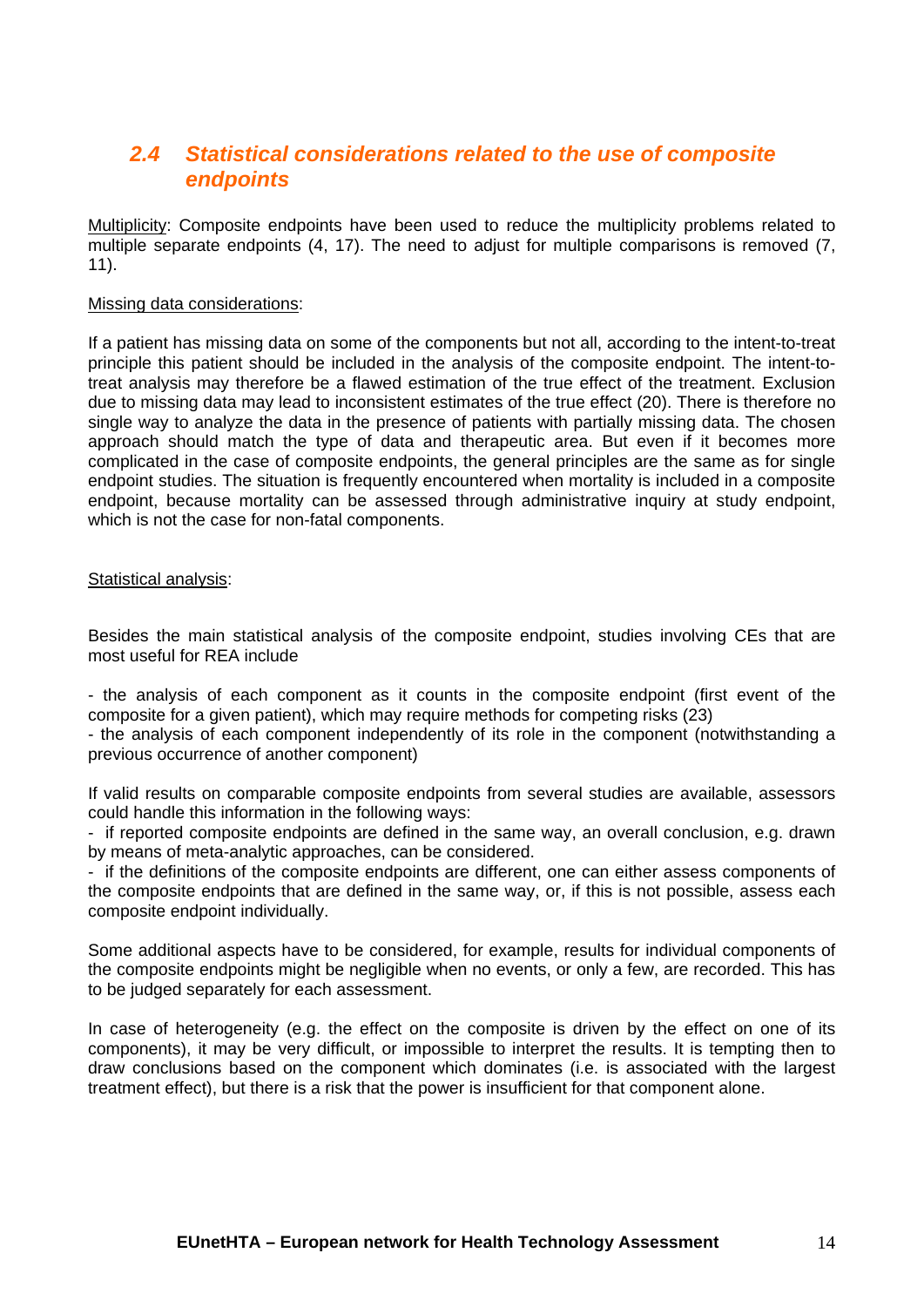## <span id="page-14-0"></span>**3. Discussion**

If composite endpoints are used while performing REA of a pharmaceutical, each of the individual components should be clinically relevant to the disease and pharmaceutical being assessed. When composite endpoints are used as primary outcomes, the overall effect of treatment should be first interpreted based on CE (11, 21). Nevertheless, the results for each individual component should also be analysed to check whether treatment effects are consistent.This might also allow the use of components in meta-analyses. It is advisable to report pre-specified descriptive and inferential statistics and it is also recommended to report results for combinations of components of a composite endpoint considered to be clinically relevant (e.g. stroke and myocardial infarction). Reporting of all possible combinations of components of a composite endpoint is inappropriate and confusing (12) (for example, with a composite of 4 events, it is possible to define 10 partial combinations of 2 or 3 events).

There are differing points of view as to whether or not composite endpoints should be composed of equally important components. Usually the necessity of equal importance is emphasised (1, 6, 11, 17). Evidence shows that the way results are reported can mislead readers into believing that all components are equally important, even though they may range from events such as dyspnea or hospitalisation to death (1, 2). It has been argued that it would be clearly unrealistic to expect each component to occur at the same rate or to be equally severe (8, 14). Further, less severe events may carry information for a more severe one that has not yet been observed. Composite endpoints can provide a valuable holistic measure of outcome in that they can incorporate relevant clinical and patient-based aspects of a disease process.

Death is usually considered as the most important event and should therefore be included in a composite endpoint where relevant (i.e. life-threatening diseases). However this might cause problems in some diseases if it occurs relatively infrequently and is associated with the smallest treatment effects (1, 2).

## <span id="page-14-1"></span>**4. Conclusion**

When there is no one primary endpoint that can adequately reflect the overall effect of a treatment, the use of composite endpoints in clinical trials can prove helpful in the evaluation of health technologies. However, the measurement properties of each component should be taken into account as well as their relative influence on the composite endpoint itself. The problem of appropriate reporting and interpretation of results remains (7, 12, 15, 22). The greatest risk for assessors when composite endpoints have been used is the conclusion that a treatment confers a greater benefit than it is really the case, as can occur when a large effect on a relatively minor component dominates (1, 6). It should also be noted that a large effect on a composite endpoint does not imply that similar large effects are to be expected on each component separately

In the selection of the primary composite endpoint for a study, it is important that the composite endpoint is capable of providing the most clinically relevant evidence of treatment effect directly related to the primary objective of the trial (10).

Death has been usually considered to be the most important outcome and therefore should be included in composite endpoint when relevant (in life-threatening diseases). However, issues such as predicted event rate have to be taken into account, (24) and therefore some form of weighting of components might be necessary.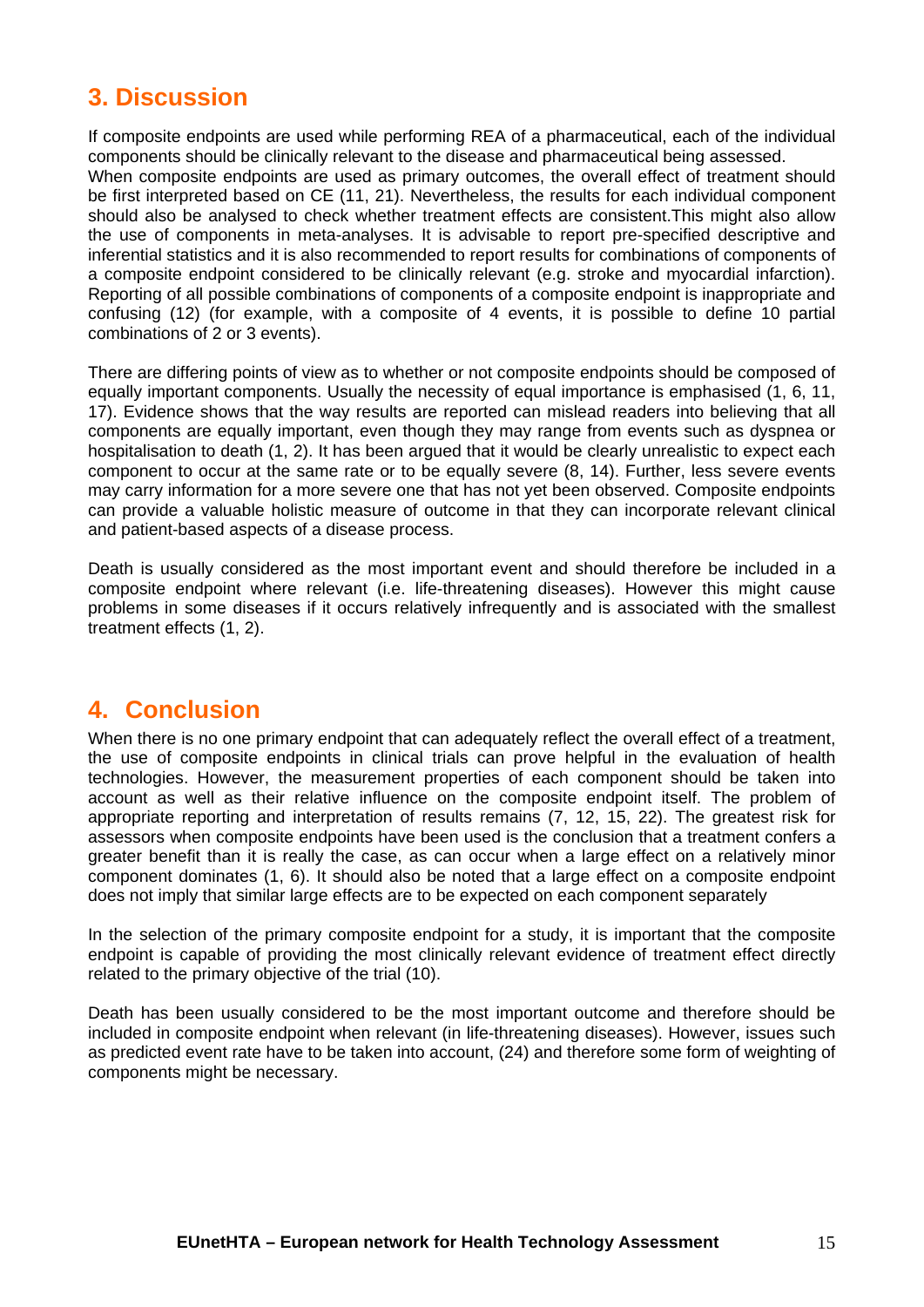# <span id="page-15-0"></span>**Annexe 1. Bibliography**

- 1. Cordoba G, Schwartz L, Woloshin S, Bae H, Gøtzsche PC. Definition, reporting, and interpretation of composite outcomes in clinical trials - systematic review. BMJ 2010;341:3920. doi:10.1136/bmj.c3920.
- 2. Ferreira-Gonzalez I, Permanyer-Miralda G, Busse JW, Bryant DM, Montori VM, Alonso-Coello P, et al. Methodologic discussions for using and interpreting composite endpoints are limited, but still identify major concerns. J Clin Epidemiol. 2007 Jul;60(7):651-7.
- 3. FDA. Guidance for Industry Patient-Reported Outcome Measures: Use in Medical Product Development to Support labelling Claims. U.S. Department of Health and Human Services, Food and Drug Administration, Center for Drug Evaluation and Research (CDER), Center for Biologics Evaluation and Research (CBER), December 2009
- 4. FDA. Guidance for industry: patient-reported outcome measures: use in medical product development to support labeling claims: draft guidance. BMC Health and Quality of Life Outcomes 2006;4:79. doi: 10.1186/1477-7525-4-79.
- 5. EMEA/CHMP/EWP/311890/2007), 2008. Guideline on the evaluation of medicinal products for cardiovascular disease prevention. [http://www.ema.europa.eu/docs/en\\_GB/document\\_library/Scientific\\_guideline/2009/09/WC](http://www.ema.europa.eu/docs/en_GB/document_library/Scientific_guideline/2009/09/WC500003290.pdf) [500003290.pdf](http://www.ema.europa.eu/docs/en_GB/document_library/Scientific_guideline/2009/09/WC500003290.pdf)
- 6. Kessler KM. Combining composite endpoints: Counterintuitive or a mathematical impossibility?. Circulation. 2003 Mar 11;107(9):e70.
- 7. Ferreira-Gonzalez I, Busse JW, Heels-Ansdell D, Montori VM, Akl EA, Bryant DM, et al. Problems with use of composite end points in cardiovascular trials: systematic review of randomised controlled trials. BMJ. 2007 Apr 14;334(7597):786.
- 8. Tomlinson G, Detsky AS. Composite end points in randomized trials: There is no free lunch. JAMA. 2010 Jan 20;303(3):267-8.
- 9. Ross S. Composite outcomes in randomized clinical trials: arguments for and against. Am J Obstet Gynecol. 2007 Feb;196(2):119.e1,119.e6.
- 10. International Conference on Harmonization of Technical Requirements for Registration of Pharmaceutical for Human use ICH harmonized tripartite guideline: statistical principles for clinical trials. Stat Med 1999;18:1905-1942
- 11. Freemantle N, Calvert M, Wood J, Eastaugh J, Griffin C. Composite outcomes in randomized trials: Greater precision but with greater uncertainty? JAMA. 2003;289(19):2554-9.
- 12. Freemantle N, Calvert MJ. Weighting the pros and cons for composite outcomes in clinical trials. J Clin Epidemiol 2007;60:658-659.
- 13. Wittkop L, Smith C, Fox Z, Sabin C, Richert L, Aboulker JP, et al. Methodological issues in the use of composite endpoints in clinical trials: examples from the HIV field. Clin trials. 2010;7(1):19-35.
- 14. Freemantle N, Calvert MJ. Interpreting composite outcomes in trials. Editorial. BMJ 2010;341:c3529.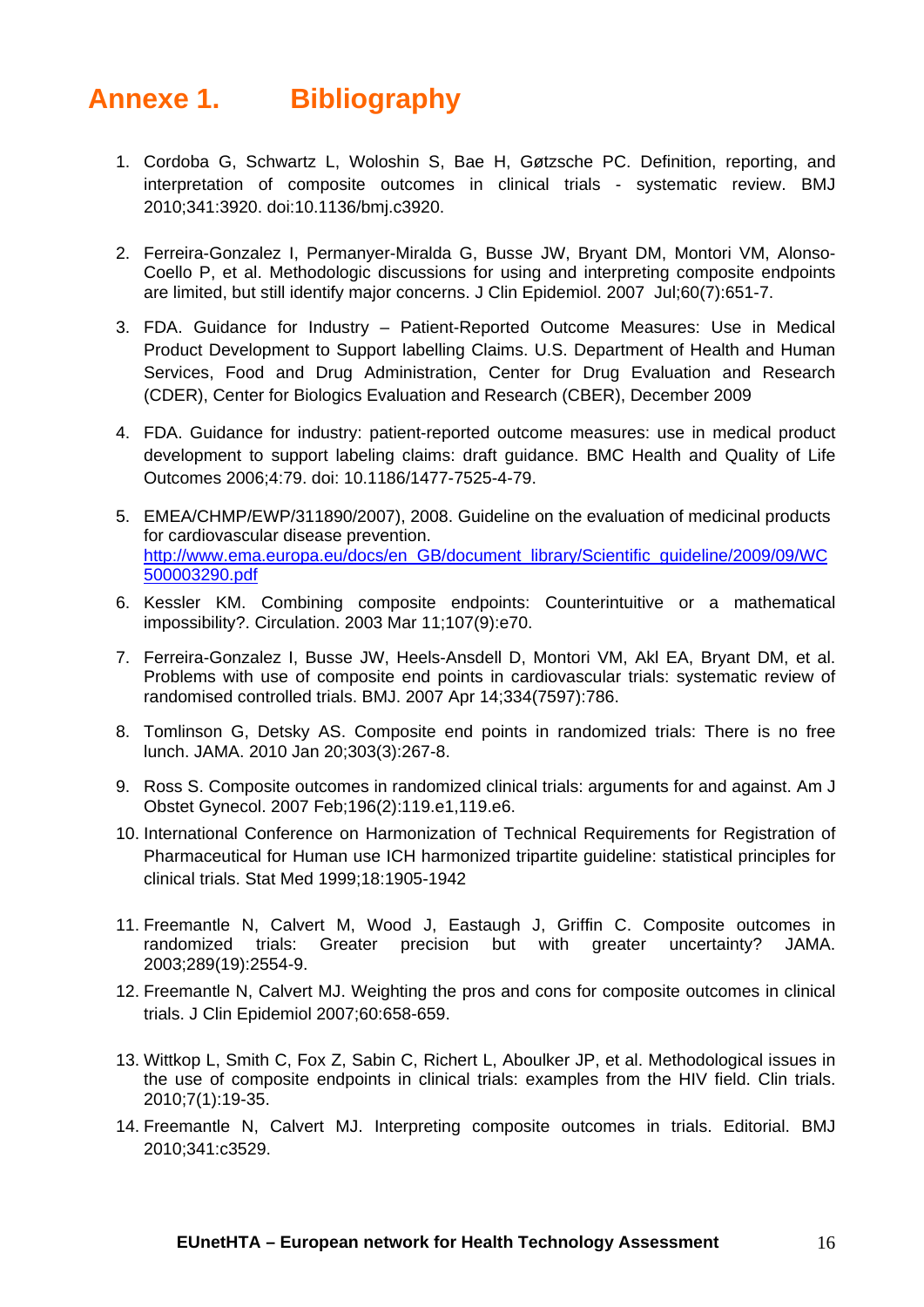- 15. Ferreira-Gonzalez I, Permanyer-Miralda G, Busse JW, Bryant DM , Montori VM , Alonso-Coello P, Walter SD, Guyatt GH. Composite endpoints in clinical trials: the trees and the forest. J Clin Epidemiol 2007;60:660-661.
- 16. Chan AW, Hróbjartsson A, Haahr MT, Gøtzsche PC, Altman DG. Empirical evidence for selective reporting of outcomes in randomized trials. JAMA 2004;291:2457-2465.
- 17. EMEA/ CPMP EWP/908/99/September 2002. Points to Consider on Multiplicity Issues in Clinical **Clinical** Trials. [http://www.ema.europa.eu/docs/en\\_GB/document\\_library/Scientific\\_guideline/2009/09/WC](http://www.ema.europa.eu/docs/en_GB/document_library/Scientific_guideline/2009/09/WC500003640.pdf) [500003640.pdf](http://www.ema.europa.eu/docs/en_GB/document_library/Scientific_guideline/2009/09/WC500003640.pdf).
- 18. EMEA/CHMP/EWP/356954/2008. CHMP guideline for clinical investigations of medicinal products for the treatment of pulmonary arterial hypertension.
- 19. Montori VM, Permanyer-Miralda G, Ferreira-Gonzalez I, Busse JW, Pacheco-Huergo V, Bryant D, et al. Validity of composite end points in clinical trials. BMJ. 2005 Mar 12;330(7491):594-6.
- 20. Quan H, Zhang D, Zhang J, Devlamynck L. Analysis of a binary composite endpoint with missing data in components. Stat Med. 2007 Nov 20;26(26):4703-18.
- 21. Kreamer HC, Frank E. Evaluation of comparative treatment trials. Assessing clinical benefits and risks for patients, rather than statistical effects on measures. JAMA 2010;304:683-684.
- 22. Freemantle N, Calvert M. Composite and surrogate outcomes in randomized controlled trials. BMJ 2007:334:756-557.
- 23. Rosenkranz, GK. Another view on the analysis of cardiovascular morbidity/mortality trials. Pharmaceutical Statistics, 2011; 10: 196–202
- 24. Schulz KF, Altman DG, Moher D , the CONSORT Group. CONSORT 2010 Statement: updated guidelines for reporting parallel group randomised trials. Trials 2010:11.32. <http://www.trialsjournal.com/content/11/1/32>.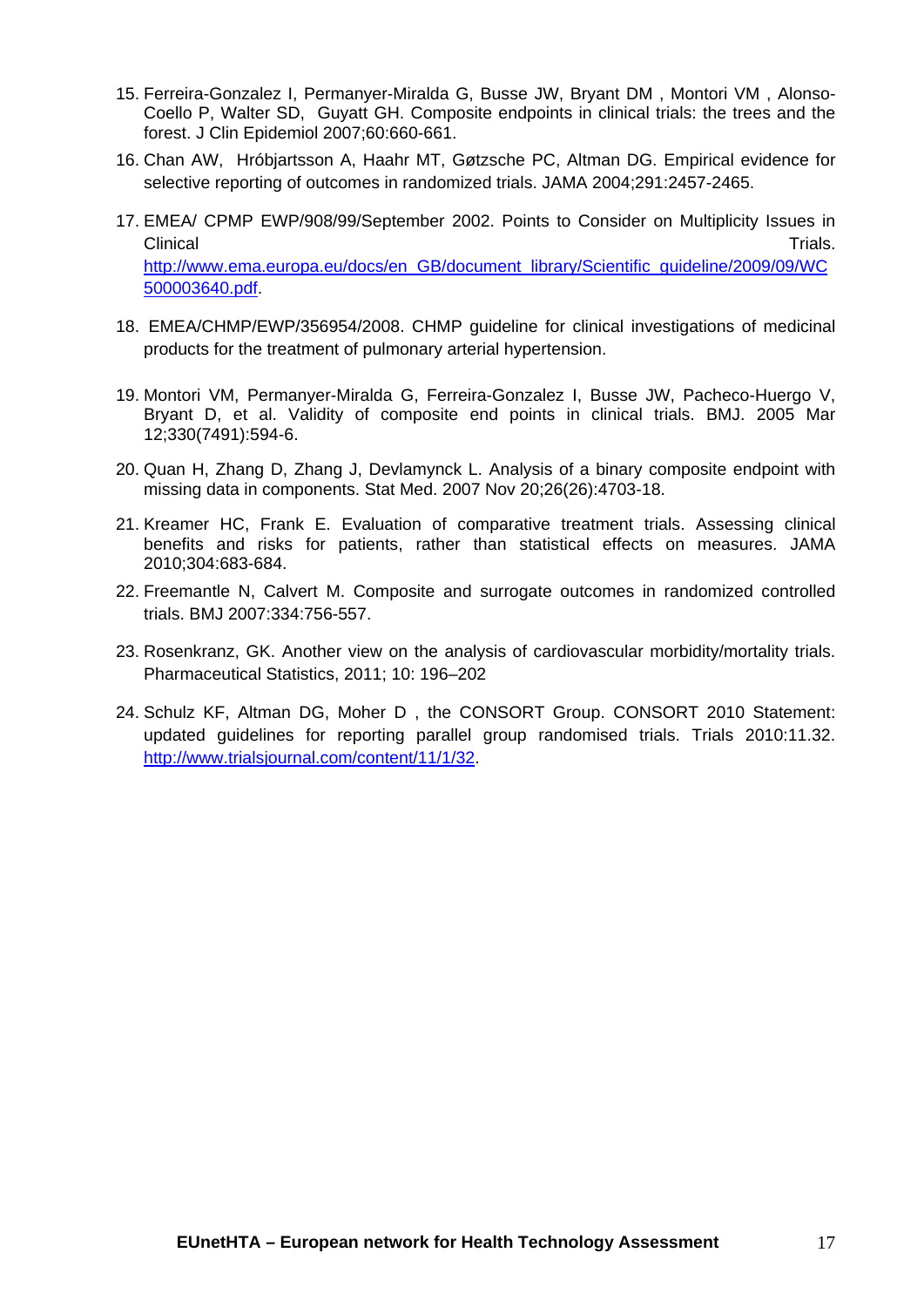# <span id="page-17-0"></span>**Annexe 2: Methods and results of literature search**

### <span id="page-17-1"></span>*Keywords for search*

Keywords that were used for the bibliographic search: \* represents a truncation of the respective search term

Composite endpoint(s) Endpoint Determination Endpoint Determination/methods, standards\* Randomized controlled trials as topic "Outcome Assessment (Health Care)" Epidemiologic study characteristics as topic

#### <span id="page-17-2"></span>*Sources of information*

#### **Data-bases**

Ovid Medline (including Medline), Cochrane Database of Systematic Reviews, Cochrane Methodology Register, Cochrane Central Register of Controlled Trials, University of York Centre for Reviews and Dissemination (CRD) databases)

#### **Websites**

European Medicines Agency, EMA Food and Drug Administration, FDA National Institute for Health and Clinical Excellence, NICE Pharmaceutical Benefits Advisory Committee, PBAC.

#### <span id="page-17-3"></span>*Bibliographic search strategy*

The search was limited to studies in English published between January 1<sup>st</sup> 2000 and August  $3<sup>rd</sup>$ 2010. The following strategy was applied for Medline but modified for other sources:

- 1 endpoint determination/mt
- 2 endpoint determination/st
- 3 \*Endpoint Determination/
- 4 OR/1-3
- 5 (composite adj2 endpoint\*).ti.
- 6 (composite adj2 end point\*).ti.
- 7 (composite adj2 outcome\*).ti.
- 8 OR/5-7

In Medline search also:

- 9 randomized controlled trials as topic/
- 10 exp "Outcome Assessment (Health Care)"/
- 11 exp epidemiologic study characteristics as topic/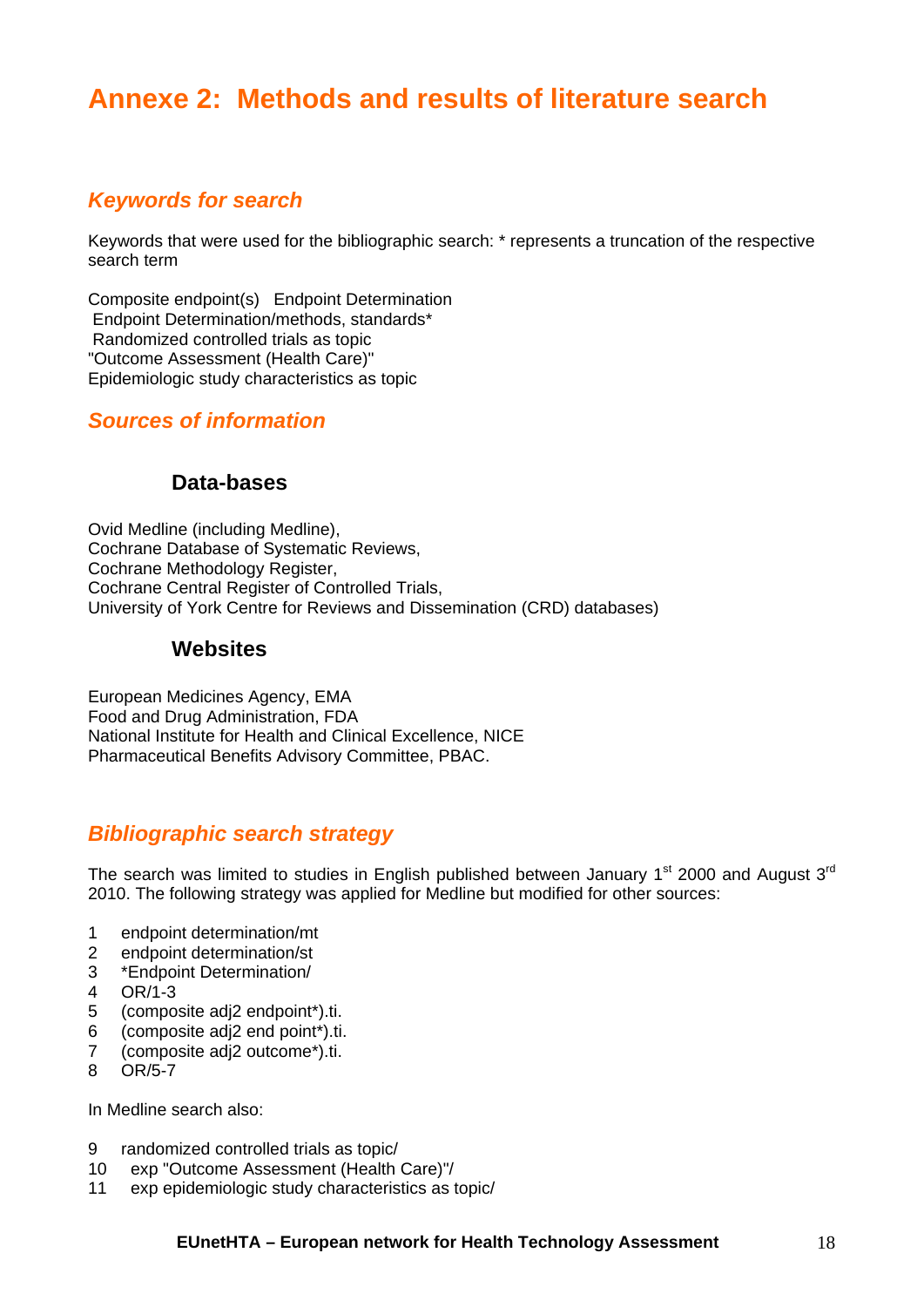- 12 or/9-11
- 13 8 AND 12
- 14 4 AND 12
- 15 OR/13-14
- 16 (news or letter or comment or editorial or interview).pt.
- 17 15 not 16
- 18 limit 17 to yr="2000-current"

#### <span id="page-18-0"></span>*Selection criteria*

In the selection of relevant literature an emphasis was put on guidelines and studies including methodological aspects. Letters, editorials and comments were accepted. The Medline search provided 342 references of which 53 included "composite endpoint" or "composite outcome" and out of those 40 were found to be relevant for the outcomes. Cochrane Methodology Register provided another 3 relevant publications.

Drug or disease specific studies and guidelines were excluded if they did not include methodological aspects.

#### <span id="page-18-1"></span>*Literature search results*

1. Benjamin DK,Jr, Hirschfeld S, Cunningham CK, McKinney RE,Jr. Growth as a part of the composite endpoint in paediatric antiretroviral clinical trials. J Antimicrob Chemother. 2004 Oct;54(4):701-3.

2. Benjamin DK,Jr, Miller WC, Benjamin DK, Ryder RW, Weber DJ, Walter E, et al. A comparison of height and weight velocity as a part of the composite endpoint in pediatric HIV. AIDS. 2003 Nov 7;17(16):2331-6.

3. Borm GF, Teerenstra S, Zielhuis GA. Objective and perspective determine the choice of composite endpoint. J Clin Epidemiol. 2008 Feb;61(2):99-101.

4. Carneiro AV. Composite outcomes in clinical trials: uses and problems. Rev Port Cardiol. 2003 Oct;22(10):1253-63.

5. Chan FK, Cryer B, Goldstein JL, Lanas A, Peura DA, Scheiman JM, et al. A novel composite endpoint to evaluate the gastrointestinal (GI) effects of nonsteroidal antiinflammatory drugs through the entire GI tract. J Rheumatol. 2010 Jan;37(1):167-74.

6. Chan PS, Nallamothu BK, Hayward RA. Keeping apples and oranges separate: Reassessing clinical trials that use composite end points as their primary outcome. J Am Coll Cardiol. 2006 author reply 851-2; Aug 15;48(4):850-2.

7. Chen EH, Sites F, Shofer FS, Hollander JE. Defining the outcomes of risk stratification studies of ED patients with chest pain: the marginal value of adding revascularization to the composite end point. Am J Emerg Med. 2005 Nov;23(7):848-51.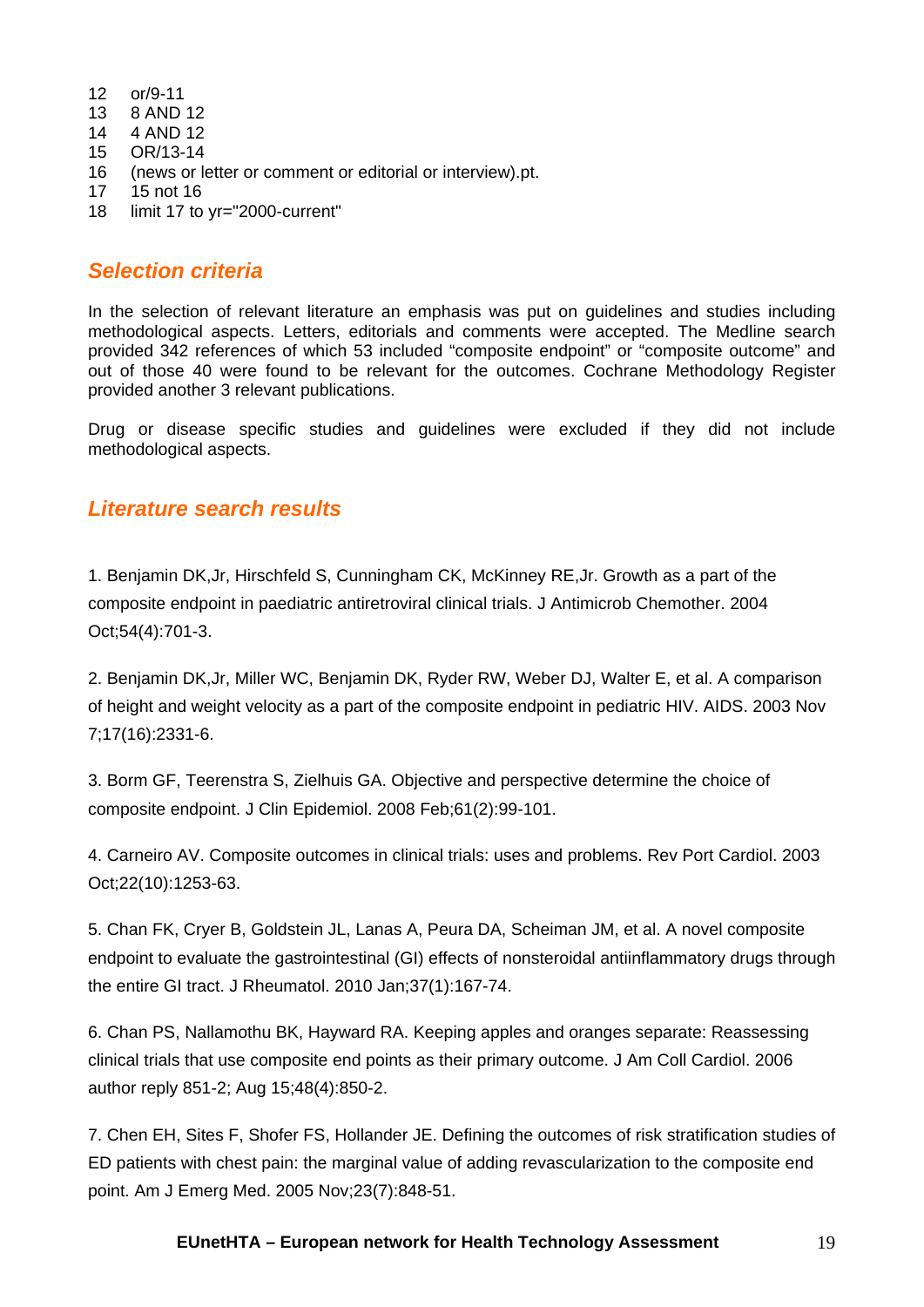8. Chen YH, DeMets DL, Lan KK. Monitoring mortality at interim analyses while testing a composite endpoint at the final analysis. Control Clin Trials. 2003 Feb;24(1):16-27.

9. Chi GY. Some issues with composite endpoints in clinical trials. Fundam Clin Pharmacol. 2005 Dec;19(6):609-19.

10. Daly BJ, Douglas SL, Gordon NH, Kelley CG, O'Toole E, Montenegro H, et al. Composite outcomes of chronically critically ill patients 4 months after hospital discharge. Am J Crit Care. 2009 quiz 465; Sep;18(5):456-64.

11. de Pauw BE, Sable CA, Walsh TJ, Lupinacci RJ, Bourque MR, Wise BA, et al. Impact of alternate definitions of fever resolution on the composite endpoint in clinical trials of empirical antifungal therapy for neutropenic patients with persistent fever: analysis of results from the caspofungin empirical therapy study. Transpl Infect Dis. 2006 Mar;8(1):31-7.

12. Ferreira-Gonzalez I, Busse JW, Heels-Ansdell D, Montori VM, Akl EA, Bryant DM, et al. Problems with use of composite end points in cardiovascular trials: systematic review of randomised controlled trials. BMJ. 2007 Apr 14;334(7597):786.

13. Ferreira-Gonzalez I, Permanyer Miralda G, Busse J, Bryant D, Montori V, Alonso-Coello P, et al. The use of composite endpoints in clinical trials: a critical review [abstract]. XIV Cochrane Colloquium. 2006 October 23-26, Dublin, Ireland:161.

14. Ferreira-Gonzalez I, Permanyer-Miralda G, Busse JW, Bryant DM, Montori VM, Alonso-Coello P, et al. Methodologic discussions for using and interpreting composite endpoints are limited, but still identify major concerns. J Clin Epidemiol. 2007 Jul;60(7):651-7.

15. Ferreira-Gonzalez I, Permanyer-Miralda G, Busse JW, Devereaux PJ, Guyatt GH, Alonso-Coello P, et al. Composite outcomes can distort the nature and magnitude of treatment benefits in clinical trials. Ann Intern Med. 2009 Apr 21;150(8):566-7.

16. Freemantle N, Calvert M, Wood J, Eastaugh J, Griffin C. Composite outcomes in randomized trials: Greater precision but with greater uncertainty? JAMA. 2003;289(19):2554-9.

17. Gensini GF, Conti AA. The evaluation of the results of clinical trials: Surrogate end points and composite end points. Minerva Med. 2004 Feb;95(1):71-5.

18. Glynn RJ, Rosner B. Methods to evaluate risks for composite end points and their individual components. J Clin Epidemiol. 2004 Feb;57(2):113-22.

19. Guyatt G, Busse J, Ferreira-Gonzalez I, Heels-Ansdell D. Use of composite endpoints in cardiovascular trials [abstract]. XV Cochrane Colloquium. 2007 Oct 23-27, Sao Paulo, Brazil:117.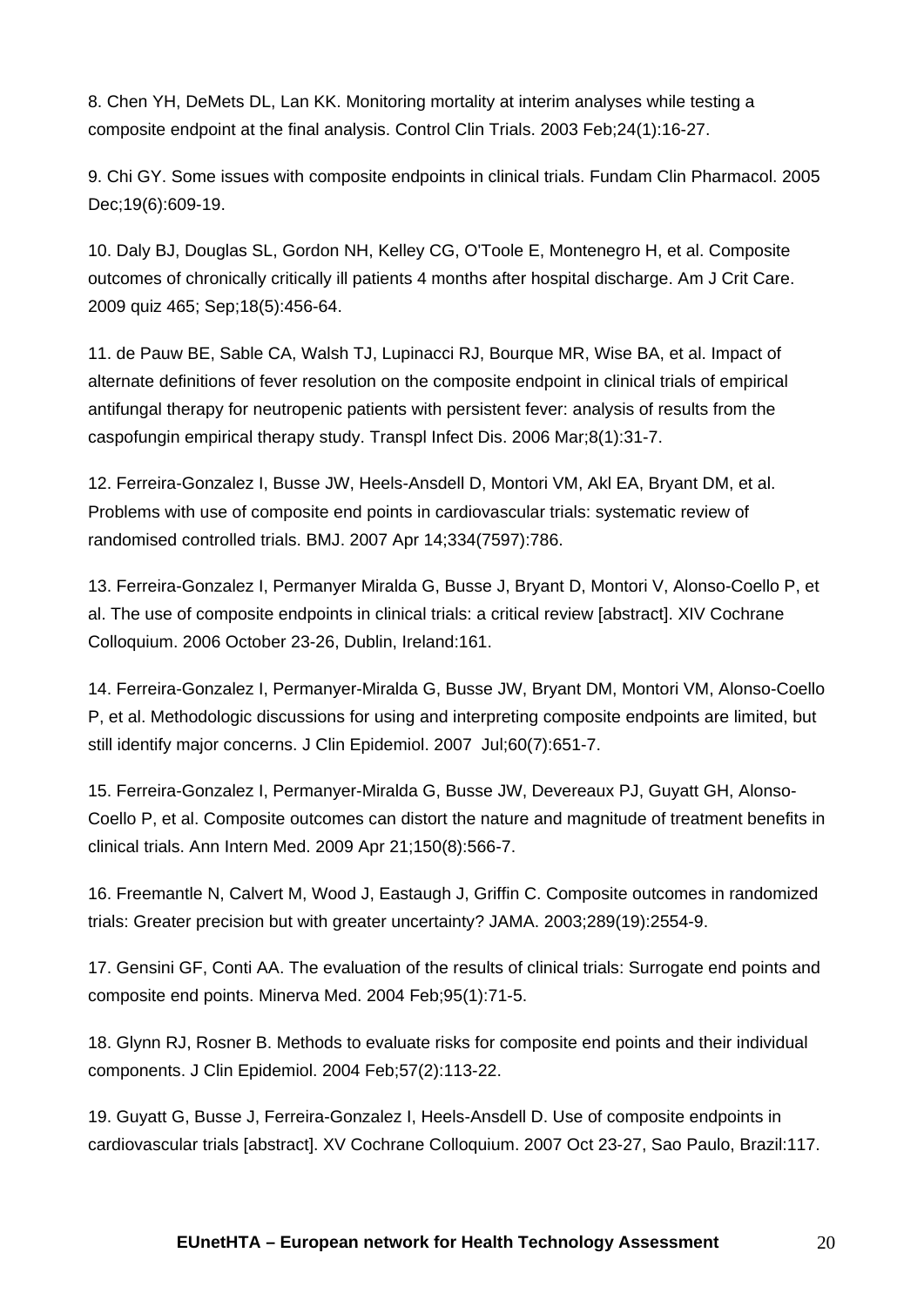20. Guyatt G, Devereaux PJ, Yusuf S, Yang H, Alonso-Coello P, Ciapponi A, et al. Small sample size, composite endpoints, trials stopped early for benefit: Threats to valid meta-analysis. oral presentation at the 16th Cochrane colloquium: Evidence in the era of globalisation; 2008 oct 3-7; Freiburg, Germany [abstract]. Zeitschrift fur Evidenz, Fortbildung und Qualitat im Gesundheitswesen. 2008;102(Suppl VI):31.

21. Hawkey CJ. A novel composite endpoint to evaluate the gastrointestinal effects of NSAID through the entire GI tract: Introducing CSULGIE. J Rheumatol. 2010 Jan;37(1):6-8.

22. Heerspink HL, de Zeeuw D. Composite renal endpoints: Was ACCOMPLISH accomplished?. Lancet. 2010 Apr 3;375(9721):1140-2.

23. Hilden J. How should clinicians interpret results reflecting the effect of an intervention on composite end points?. Evid Based Med. 2007 Jun;12(3):92.

24. Keown PA. Composite outcomes in renal transplantation using cyclosporine. Transplant Proc. 2004 Mar;36(2 Suppl):35S-9S.

25. Kessler KM. Combining composite endpoints: Counterintuitive or a mathematical impossibility?. Circulation. 2003 Mar 11;107(9):e70.

26. Kip KE, Hollabaugh K, Marroquin OC, Williams DO. The problem with composite end points in cardiovascular studies: The story of major adverse cardiac events and percutaneous coronary intervention. J Am Coll Cardiol. 2008 Feb 19;51(7):701-7.

27. Lim E, Brown A, Helmy A, Mussa S, Altman DG. Composite outcomes in cardiovascular research: A survey of randomized trials. Ann Intern Med. 2008 Nov 4;149(9):612-7.

28. Lynch SE, Lavin PT, Genco RJ, Beasley WG, Wisner-Lynch LA. New composite endpoints to assess efficacy in periodontal therapy clinical trials. J Periodontol. 2006 Aug;77(8):1314-22.

29. Montori VM, Busse JW, Permanyer-Miralda G, Ferreira I, Guyatt GH. How should clinicians interpret results reflecting the effect of an intervention on composite endpoints: should I dump this lump?. ACP J Club. 2005 Nov-Dec;143(3):A8.

30. Montori VM, Permanyer-Miralda G, Ferreira-Gonzalez I, Busse JW, Pacheco-Huergo V, Bryant D, et al. Validity of composite end points in clinical trials. BMJ. 2005 Mar 12;330(7491):594-6.

31. Morita S, Fukuhara S, Akizawa T, Asano Y, Koshikawa S, Koide K, et al. Prognostic factors for a composite end-point of renal outcomes in patients with chronic kidney disease. Therap Apher Dial. 2006 Feb;10(1):72-7.

32. Neaton JD, Gray G, Zuckerman BD, Konstam MA. Key issues in end point selection for heart failure trials: composite end points. J Card Fail. 2005 Oct;11(8):567-75.